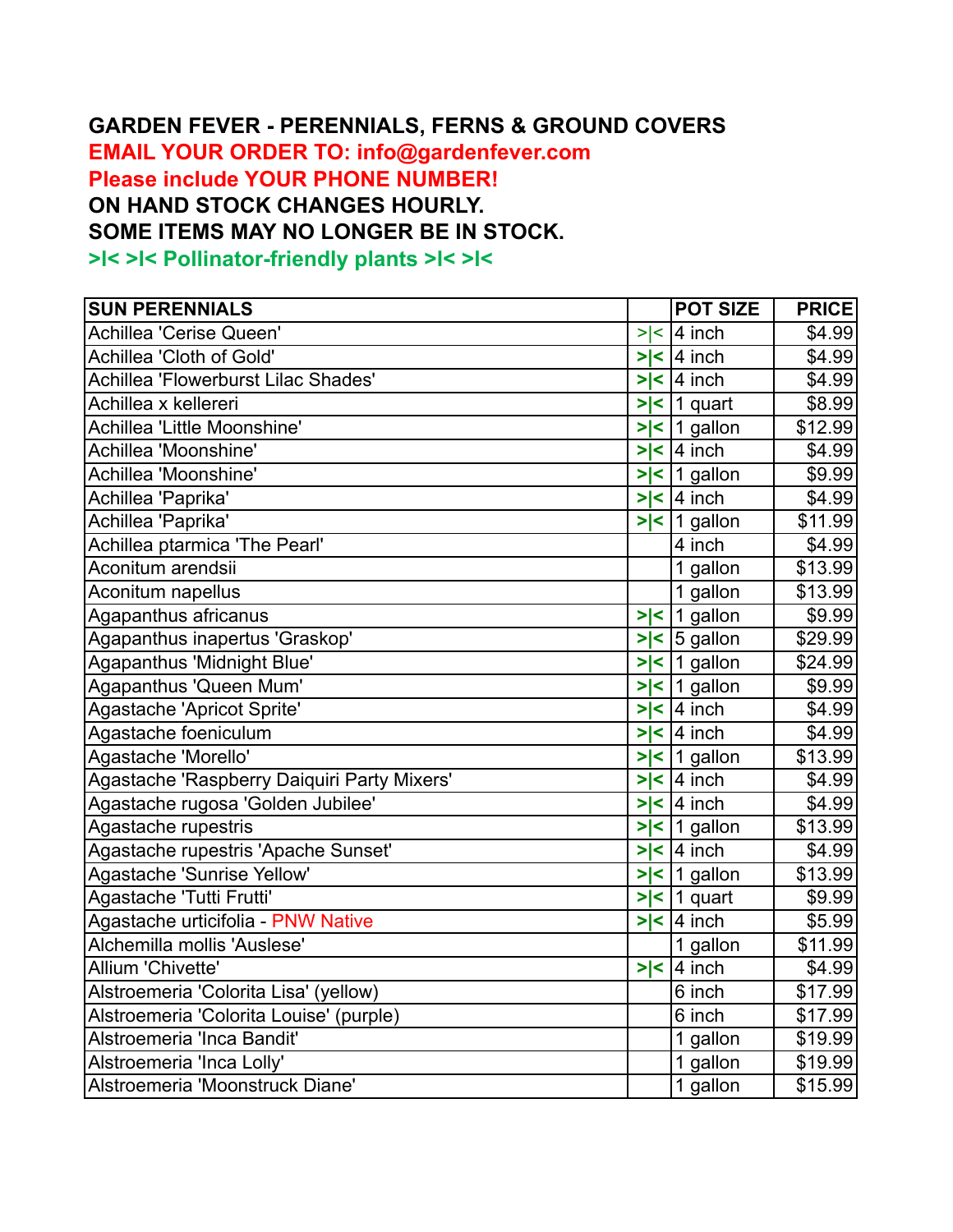| Alstroemeria 'Sweet Laura'              |        | 1 gallon            | \$9.99  |
|-----------------------------------------|--------|---------------------|---------|
| Amsonia hubrichtii 'Butterscotch'       |        | 1 gallon            | \$15.99 |
| Anaphalis margaritacea - PNW Native     | > <    | 4 inch              | \$8.99  |
| Anaphalis margaritacea - PNW Native     |        | $>$  <   1/2-gallon | \$10.99 |
| Anchusa capensis 'Blue Angel'           | $>\lt$ | 4 inch              | \$4.99  |
| Angelica gigas                          | > <    | 4 inch              | \$4.99  |
| Artemisia lactiflora 'Ghuizhou'         |        | 1 gallon            | \$9.99  |
| Artemisia 'Powis Castle'                |        | 4 inch              | \$4.99  |
| Artemisia 'Powis Castle'                |        | 1 quart             | \$8.99  |
| Artemisia princeps - Yomogi             |        | 4 inch              | \$5.99  |
| Asclepias incarnata 'Cinderella'        | >∣<    | 4 inch              | \$5.99  |
| Asclepias incarnata 'Cinderella'        |        | $>$  <  1 gallon    | \$13.99 |
| Aster divaricata 'Eastern Star'         |        | $>$  <  1 gallon    | \$12.99 |
| Aster hallii - PNW Native               |        | $>$  <   1/2 gallon | \$10.99 |
| Aster lateriflorus 'Prince'             | > <    | 1 gallon            | \$12.99 |
| Aster 'Starshine'                       | > <    | 1 quart             | \$9.99  |
| Aster subspicatus - PNW Native          |        | $>$  <   1/2 gallon | \$10.99 |
| Berlandiera lyrata                      | > <    | 4 inch              | \$4.99  |
| Calamintha nepeta                       |        | $>$  <  1 quart     | \$9.99  |
| Campanula garganica 'Dickson's Gold'    |        | 1 quart             | \$8.99  |
| Campanula medium 'Big Ben Mix'          |        | 4 inch              | \$4.99  |
| Campanula medium 'Flore Plena Mix'      |        | 4 inch              | \$4.99  |
| Canna 'Bronze Orange'                   |        | $>$  <  1 gallon    | \$16.99 |
| Canna 'Bronze Scarlet'                  |        | $>$  <  1 gallon    | \$18.99 |
| Canna 'Intrigue'                        |        | $>$  <  1 gallon    | \$15.99 |
| Canna musifolia                         | > <    | 3 gallon            | \$29.99 |
| Canna 'Pretoria'                        |        | $>$  <  1 gallon    | \$18.99 |
| Canna 'Stutgart'                        | $>\lt$ | 1 gallon            | \$15.99 |
| Catananche caerulea                     |        | 4 inch              | \$4.99  |
| lCentranthus ruber                      |        | 4 inch              | \$3.99  |
| Centranthus ruber                       |        | 1 gallon            | \$10.99 |
| Chrysanthemum morifolium 'Bo ju hua'    |        | 4 inch              | \$8.99  |
| Chrysanthemum morifolium 'Gong ju hua'  |        | 4 inch              | \$8.99  |
| Convolvulus cneorum                     |        | 1 quart             | \$9.99  |
| Convolvulus cneorum                     |        | 1 gallon            | \$13.99 |
| Coreopsis grandiflora 'Baby Sun'        | > <    | 4 inch              | \$4.99  |
| Coreopsis grandiflora 'Early Sunrise'   |        | $>$  <  4 inch      | \$4.99  |
| Coreopsis grandiflora 'Sunfire'         |        | $>$  <  4 inch      | \$5.99  |
| Coreopsis lanceolata 'Baby Gold'        |        | $>$  <  4 inch      | \$4.99  |
| Coreopsis lanceolata 'Sterntaler'       |        | $>$  <  4 inch      | \$4.99  |
| Coreopsis pubescens 'Sunshine Superman' |        | $>$  <  4 inch      | \$4.99  |
| Coreopsis 'Reina Gold'                  |        | $>$  <   1 gallon   | \$10.99 |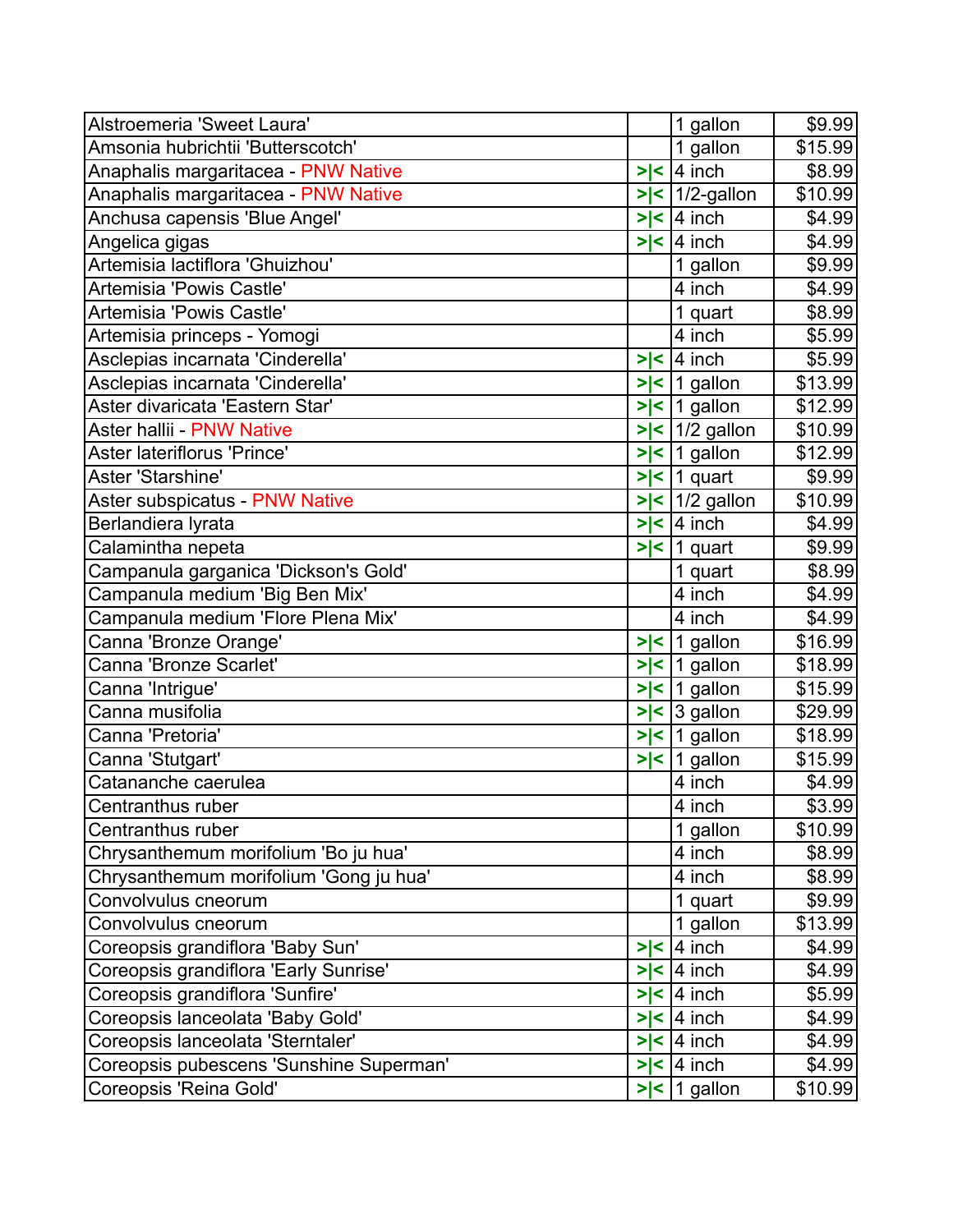| Coreopsis verticillata 'Zagreb'                         | > < | 1 gallon                             | \$11.99 |
|---------------------------------------------------------|-----|--------------------------------------|---------|
| Crocosmia 'Diabolito'                                   |     | $>$  <  1 quart                      | \$9.99  |
| Crocosmia 'Diabolito'                                   |     | $>$  <   1 gallon                    | \$11.99 |
| Crocosmia 'George Davidson'                             |     | $>$  <  1 gallon                     | \$13.99 |
| Delphinium elatum 'Pacific Giant Black Knight'          |     | 4 inch                               | \$4.99  |
| Delphinium elatum 'Pacific Giant King Arthur'           |     | 4 inch                               | \$4.99  |
| Delphinium elatum 'Pacific Giant Percival'              |     | 4 inch                               | \$4.99  |
| Delphinium elatum 'Magic Fountains White with Dark Bee' |     | 4 inch                               | \$4.99  |
| Dianthus 'Constant Beauty Red'                          |     | 1 quart                              | \$7.99  |
| Dianthus 'Constant Beauty White'                        |     | 1 quart                              | \$7.99  |
| Dianthus 'Georgia Peach Pie'                            |     | 1 gallon                             | \$12.99 |
| Dianthus 'Oscar Purple'                                 |     | 4.5 inch                             | \$6.99  |
| Dianthus 'Pink Kisses'                                  |     | 1 quart                              | \$7.99  |
| Dianthus superbus 'Crimsonia'                           |     | 4 inch                               | \$4.99  |
| Dianthus 'Super Trouper Lilac on Purple'                |     | 2 gallon                             | \$24.99 |
| Diascia 'Coral Canyon'                                  |     | 1 gallon                             | \$10.99 |
| Dierama 'Dark Purple'                                   |     | $>$  <  4 inch                       | \$10.99 |
| Dierama 'Large Pink'                                    |     | $>$  <  4 inch                       | \$10.99 |
| Digitalis lanata 'Café Crème'                           |     | 4 inch                               | \$4.99  |
| Digitalis lutea                                         |     | 4 inch                               | \$4.99  |
| Digitalis 'Temple Bells'                                |     | 4 inch                               | \$4.99  |
| Dodecatheon meadia 'Queen Victoria'                     |     | $>$  <  4 inch                       | \$8.99  |
| Dodecatheon 'Tanya's Star'                              |     | $>$  <  4 inch                       | \$8.99  |
| Echinacea angustifolia                                  |     | $>$  <  4 inch                       | \$4.99  |
| Echinacea 'Artisan Soft Orange'                         |     | $>$  <  1 quart                      | \$9.99  |
| Echinacea 'Cheyenne Spirit'                             |     | $>$  <  1 gallon                     | \$13.99 |
| Echinacea 'Hot Papaya'                                  |     | $>$  <  1 gallon                     | \$16.99 |
| Echinacea 'Kismet Intense Orange'                       |     | $>$  <  1 gallon                     | \$15.99 |
| Echinacea 'Kismet White'                                |     | $>$  <  1 gallon                     | \$15.99 |
| Echinacea pallida                                       |     | $>$  <  4 inch                       | \$4.99  |
| Echinacea pallida                                       |     | $>$  <   1 gallon                    | \$13.99 |
| Echinacea 'Prima Ginger'                                |     | $>$  <   1 gallon                    | \$15.99 |
| Echinacea purpurea                                      |     | $>$  <  4 inch                       | \$4.99  |
| Echinacea purpurea 'Green Twister'                      |     | $>$  <  4 inch                       | \$4.99  |
| Echinacea purpurea 'Magnus'                             |     | $>$  <  4 inch                       | \$4.99  |
| Echinacea purpurea 'Primadonna Deep Rose'               |     | $>$  <  4 inch                       | \$4.99  |
| Echinacea purpurea 'Primadonna White'                   |     | $>$  <  4 inch                       | \$4.99  |
| Echinacea purpurea 'Ruby Star'                          |     | $>$  <  4 inch                       | \$4.99  |
| Echinacea purpurea 'White Swan'                         |     | $>$  <  4 inch                       | \$4.99  |
| Echinacea 'Sombrero Blanco'                             |     | $>$  <  1 gallon                     | \$13.99 |
| Echinacea 'Sombrero Flamenco Orange'                    |     | $>$  <   1 gallon                    | \$19.99 |
| Echinacea 'Sombrero Salsa Red'                          |     | $\overline{\left 2\right }$ 1 gallon | \$13.99 |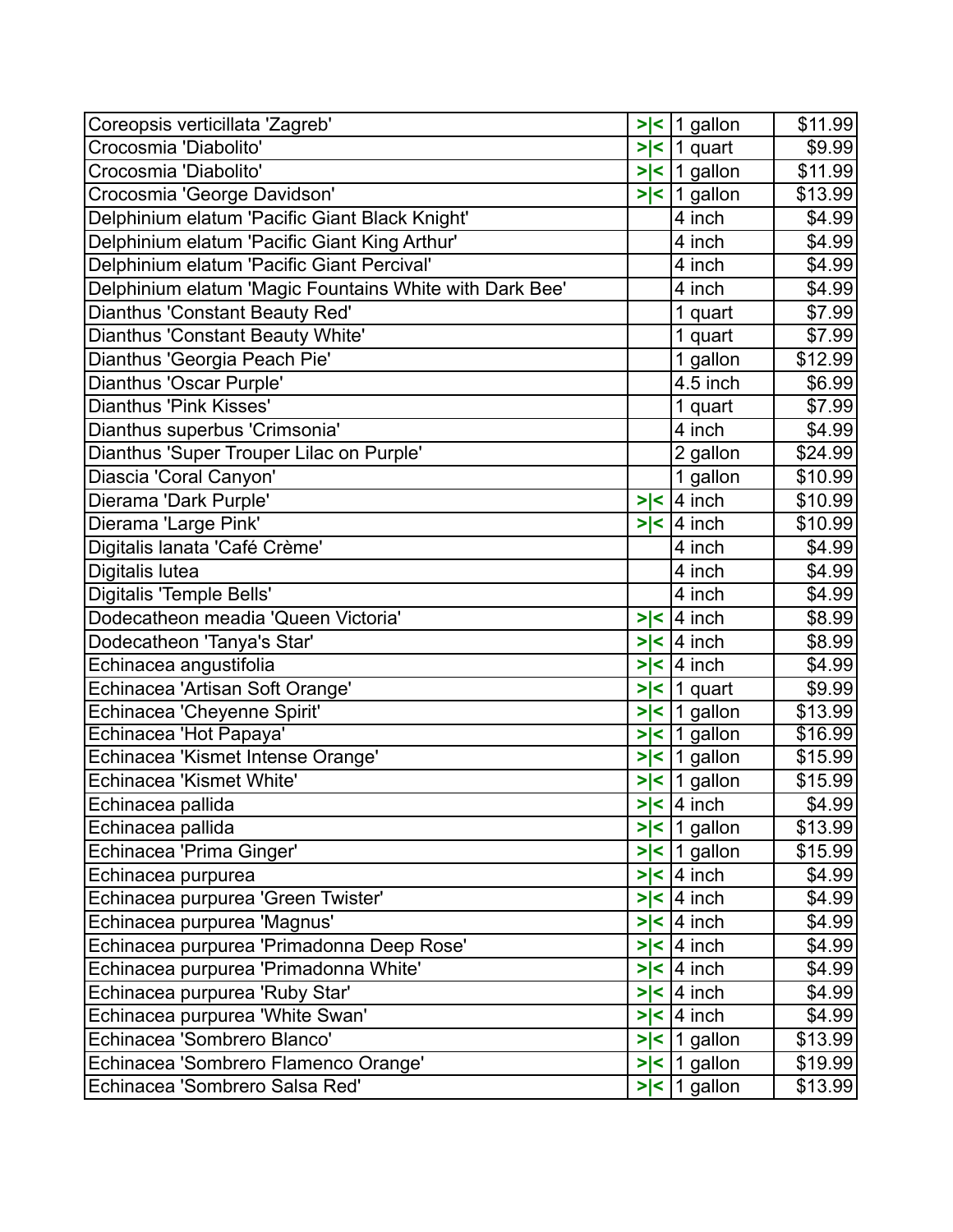| Echinops ritro                                  | > <         | $ 4$ inch         | \$4.99   |
|-------------------------------------------------|-------------|-------------------|----------|
| Erigeron 'LynnHaven Carpet'                     | > <         | $ 6 $ inch        | \$11.99  |
| Erigeron speciosa 'Darkest of All' - PNW Native | $>\lt$      | 1 gallon          | \$13.99  |
| Eryngium 'Blue Glitter'                         | $\geq$<br>k | 1 gallon          | \$10.99  |
| Eryngium planum 'Blaukappe' (Blue Cap)          | $>\lt$      | $ 4$ inch         | \$4.99   |
| Eryngium yuccifolium                            | > <         | 4 inch            | \$4.99   |
| Eucomis pole-evansii                            |             | 2 gallon          | \$29.99  |
| Eucomis pole-evansii                            |             | 3 gallon          | \$32.99  |
| Eucomis vandermerweii                           |             | 1 gallon          | \$15.99  |
| Eucomis 'Victoria'                              |             | 1 gallon          | \$15.99  |
| Eupatorium aromaticum                           | > <         | $ 4$ inch         | \$4.99   |
| Eupatorium rugosum 'Chocolate'                  | > <         | 4 inch            | \$4.99   |
| Euphorbia 'Ascot Rainbow'                       |             | 1 gallon          | \$16.99  |
| Euphorbia 'Miner's Merlot'                      |             | 1 gallon          | \$16.99  |
| Ferula communis                                 | > <         | $4$ inch          | \$4.99   |
| Gaura 'Ballerina White'                         |             | 1 gallon          | \$10.99  |
| Gaura 'Bantam Pink'                             |             | 1 gallon          | \$11.99  |
| Gaura 'Belleza White'                           |             | 1 gallon          | \$13.99  |
| Gaura 'Belleza White Evolution'                 |             | 1 gallon          | \$12.99  |
| Gaura 'Blush Pink'                              |             | 1 gallon          | \$15.99  |
| Gaura 'Blush Pink'                              |             | 3 gallon          | \$29.99  |
| Gaura 'The Bride'                               |             | 4 inch            | \$4.99   |
| Gaura 'Dark Pink'                               |             | 4 inch            | \$4.99   |
| <b>Gaura 'Dark Rose'</b>                        |             | 3 gallon          | \$29.99  |
| Gaura 'Golden Speckles'                         |             | 4 inch            | \$4.99   |
| <b>Gaura 'Graceful Pink'</b>                    |             | 4 inch            | \$4.99   |
| Gaura 'Passionate Blush'                        |             | 1 gallon          | \$12.99  |
| Gaura 'Summer Breeze'                           |             | 1 gallon          | \$9.99   |
| Gaura 'Tricolor'                                |             | 4 inch            | \$4.99   |
| Geranium macrorrhizum 'Ingwersens Variety'      |             | $>$  <  1 gallon  | \$10.99] |
| Geranium renardii                               |             | 1 gallon          | \$10.99  |
| Geranium 'Rozanne'                              | > <         | 1 gallon          | \$14.99  |
| Geranium sanguineum 'Tiny Monster'              |             | $>$  <  1 gallon  | \$14.99  |
| Geum coccineum 'Koi'                            |             | $>$  < 4 inch     | \$4.99   |
| Geum coccineum 'Lady Stratheden'                | > <         | $ 4$ inch         | \$4.99   |
| Glycyrrhiza glabra                              |             | 4 inch            | \$6.99   |
| Haemanthus humilis var. hirsuta                 |             | 1 gallon          | \$24.99  |
| Haemanthus humilis var. hirsuta                 |             | 3 gallon          | \$34.99  |
| Hedychium 'Dr. Moy'                             |             | 1 gallon          | \$19.99  |
| Hedychium greenii                               |             | 1 gallon          | \$19.99  |
| Helenium puberulum 'Autumn Lolipops'            | > <         | $ 4$ inch         | \$3.99   |
| Helenium 'Bandera'                              |             | $>$  <   1 gallon | \$14.99  |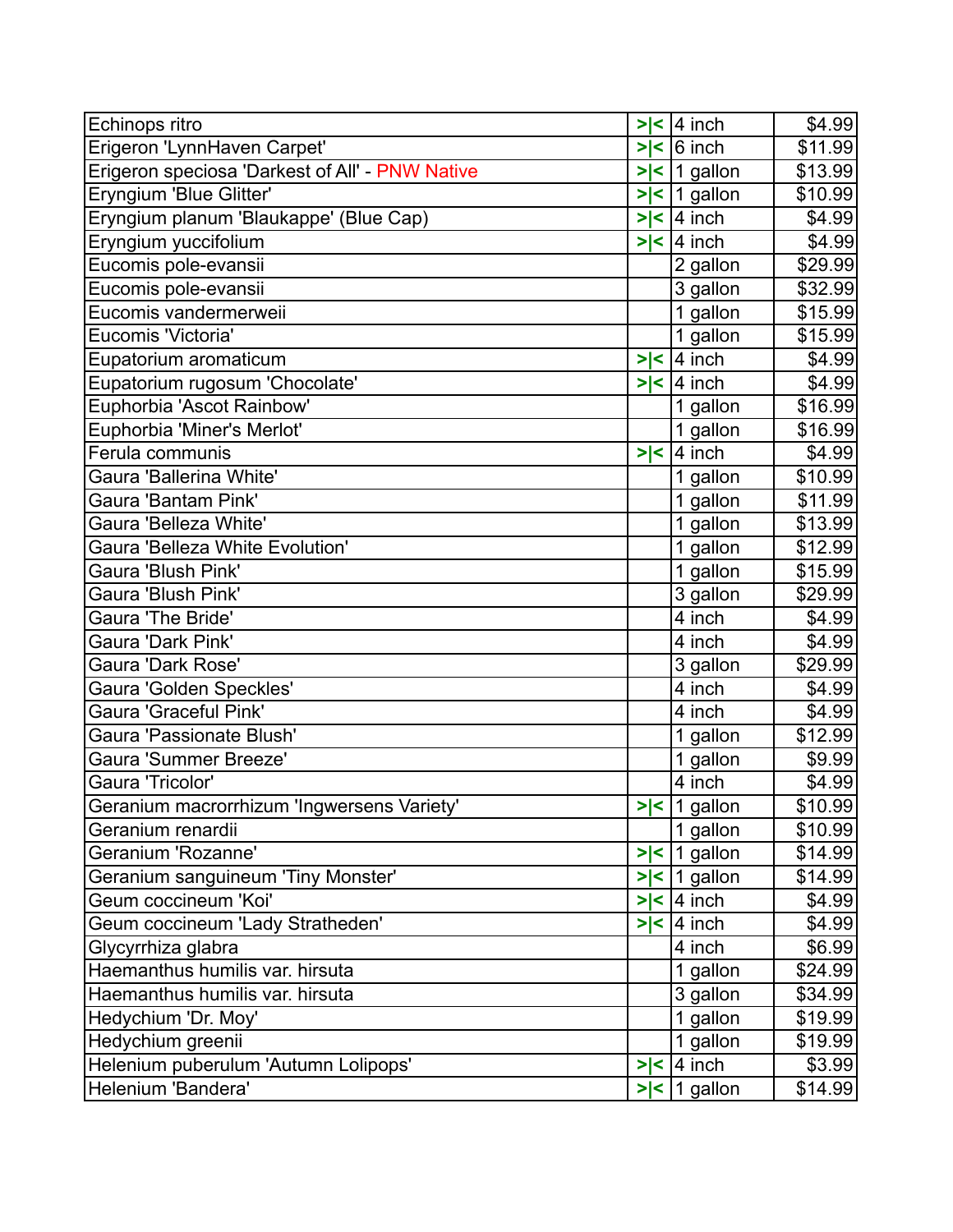| Helianthus 'Gold Lace'                                           | > <    | 1 gallon          | \$13.99 |
|------------------------------------------------------------------|--------|-------------------|---------|
| Helianthus 'Lemon Queen'                                         |        | $>$  <  1 gallon  | \$10.99 |
| Helianthus maximilliana                                          | $>\lt$ | 4 inch            | \$4.99  |
| Helianthus 'Table Mountain'                                      | $>\lt$ | l4 inch           | \$4.99  |
| Helichrysum angustifolium - Curry Plant                          |        | 4 inch            | \$4.99  |
| Heliopsis 'Burning Hearts'                                       | > <    | gallon<br>l1.     | \$11.99 |
| Hemerocallis 'Eye on America' - Bareroot, potted 3-17-22         |        | 1 gallon          | \$7.99  |
| Hemerocallis 'Pink Stripes' - Bareroot, potted 3-17-22           |        | 1 gallon          | \$9.99  |
| Hemerocallis 'Spacecoast Better Late' - Bareroot, potted 3-22-22 |        | 1 gallon          | \$9.99  |
| Hemerocallis 'Spacecoast Seashells' - Bareroot, potted 3-22-22   |        | 1 gallon          | \$12.99 |
| Hesperaloe parviflora                                            | >∣<    | 1 gallon          | \$12.99 |
| Hesperaloe parviflora 'Brakelights'                              | >∣<    | 2 gallon          | \$49.99 |
| Hesperis matronalis 'Alba'                                       |        | 4 inch            | \$4.99  |
| Hibiscus 'Honeymoon Deep Red' - dormant                          |        | 2 gallon          | \$39.99 |
| Hibiscus moscheutos 'Head Over Heels Passion'                    |        | 2 galon           | \$45.99 |
| Hypoxis hemeralcaldea                                            |        | 1 gallon          | \$16.99 |
| Hyssopus officinalis 'Blue Sprite'                               |        | $>$  < 4 inch     | \$4.99  |
| Iris pallida 'Aurea Variegata'                                   |        | 1 gallon          | \$19.99 |
| Ixia bicolor                                                     |        | 4 inch            | \$9.99  |
| Kniphofia 'Orange Vanilla Popsicle'                              | > <    | 1 gallon          | \$14.99 |
| Kniphofia 'Papaya Popsicle'                                      |        | $>$  <  1 gallon  | \$14.99 |
| Kniphofia uvaria                                                 |        | $>$  <  4 inch    | \$4.99  |
| Lavatera 'Burgundy Wine'                                         |        | 1 gallon          | \$13.99 |
| Ledebouria cooperi                                               |        | 4 inch            | \$8.99  |
| Leucanthemum 'Adorable'                                          | > <  1 | quart             | \$7.99  |
| Leucanthemum 'Silver Princess Dwarf'                             | > <    | $ 4$ inch         | \$4.99  |
| Leucanthemum 'Sweet Daisy Cher'                                  |        | $>$  <  1 gallon  | \$12.99 |
| Lewisia columbiana var. columbiana                               |        | $>$  <  1 gallon  | \$16.99 |
| Lewisia columbiana var. rupicola                                 |        | $>$  <  1 gallon  | \$16.99 |
| Liatris spicata 'Floristan Violet'                               |        | $>$  < 2 gallon   | \$24.99 |
| Lilium parryi                                                    |        | 4 inch            | \$6.99  |
| Lilium 'Red Twin' - Bareroot, potted 3-22-22                     |        | 1 gallon          | \$8.99  |
| Limonium latifolium 'Blue Diamond'                               |        | 4 inch            | \$4.99  |
| Linum lewisii - PNW Native                                       |        | 4 inch            | \$9.99  |
| Linum perenne 'Sapphire'                                         |        | 4 inch            | \$4.99  |
| Lobelia cardinalis 'Queen Victoria'                              |        | $>$  <   1 gallon | \$9.99  |
| Lobelia gerardii 'Vedrariensis'                                  |        | $>$  <  4 inch    | \$4.99  |
| Lobelia laxiflora                                                |        | $>$  <  4 inch    | \$4.99  |
| Lupinus 'Gallery Blue'                                           |        | $>$  <  4 inch    | \$4.99  |
| Lupinus 'Gallery Pink Bicolor'                                   |        | $>$  <  4 inch    | \$4.99  |
| Lupinus 'Gallery Red'                                            |        | $>$  <  4 inch    | \$4.99  |
| Lupinus 'Gallery White'                                          |        | $>$  <  4 inch    | \$4.99  |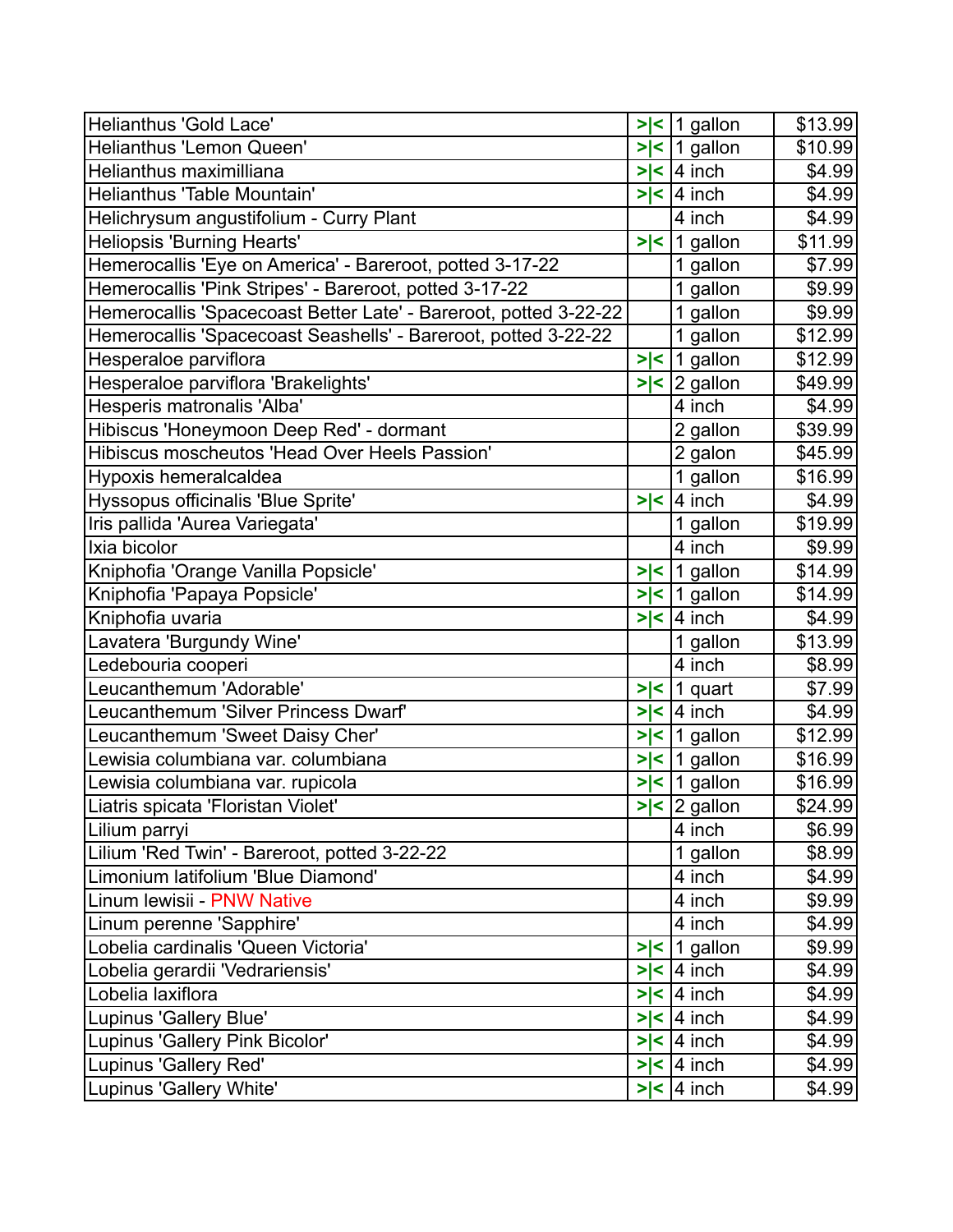| Lupinus Russell Hybrids 'Chandelier' Yellow       | > < | $ 4$ inch               | \$4.99  |
|---------------------------------------------------|-----|-------------------------|---------|
| Lupinus Russell Hybrids 'My Castle' Brick Red     | > < | $ 4$ inch               | \$4.99  |
| Lupinus Russell Hybrids 'The Governor' Blue/White | > < | 4 inch                  | \$4.99  |
| Lupinus Russell Hybrids 'The Pages' Carmine Red   |     | $>$  <  4 inch          | \$4.99  |
| Lupinus 'Westcountry Manhattan Lights'            |     | $>$  <  1 gallon        | \$19.99 |
| Lupinus 'Westcountry Manhattan Lights'            |     | $>$  < $\vert$ 2 gallon | \$24.99 |
| Lupinus 'Westcountry Masterpiece'                 |     | $>$  <   1 gallon       | \$19.99 |
| Lupinus 'Westcountry Masterpiece'                 | ⋗   | $\le$ 2 gallon          | \$24.99 |
| Lupinus 'Westcountry Red Rum'                     |     | $>$  < $\vert$ 2 gallon | \$24.99 |
| Lupinus 'Westcountry Tequila Flame'               |     | $>$  <  1 gallon        | \$19.99 |
| Lupinus 'Westcountry Towering Inferno'            |     | $>$  <  1 gallon        | \$19.99 |
| Lychnis coronaria 'Angel's Blush'                 | > < | 4 inch                  | \$4.99  |
| Lychnis haageana 'Molten Lava'                    |     | $>$  <  4 inch          | \$4.99  |
| Lysimachia atropurpurea 'Beaujolais'              |     | 1 gallon                | \$9.99  |
| Malva moschata rosea                              |     | 4 inch                  | \$4.99  |
| Malva sylvestris 'Zebrina'                        |     | 4 inch                  | \$4.99  |
| Marrubium bourgaei 'All Hallows Green'            |     | 4 inch                  | \$4.99  |
| Melianthus major 'Antonow's Blue'                 |     | 1 gallon                | \$15.99 |
| Melissa officinalis, Lemon Balm                   |     | 4 inch                  | \$4.99  |
| Monarda bradburiana                               |     | $>$  <  4 inch          | \$4.99  |
| Monarda didyma                                    |     | $>$  <  1 gallon        | \$10.99 |
| Monarda didyma 'Bee-You Bee Happy'                | > < | 1 gallon                | \$11.99 |
| Monarda didyma 'Bee-You Bee Pretty'               |     | $>$  <   1 gallon       | \$11.99 |
| Monarda didyma 'Bee-You Bee Pure'                 |     | $>$  <  1 gallon        | \$11.99 |
| Monarda didyma 'Electric Neon Pink'               | > < | $ 1$ gallon             | \$12.99 |
| Monarda didyma 'Fireball'                         | > < | 1 gallon                | \$11.99 |
| Monarda didyma 'Fire Marshall'                    | > < | 1 gallon                | \$12.99 |
| Monarda didyma 'Jacob Kline'                      | > < | $ 4$ inch               | \$4.99  |
| Monarda didyma 'Mahogany'                         |     | $>$  <  4 inch          | \$4.99  |
| Monarda didyma 'Raspberry Wine'                   |     | $>$  <  1 gallon        | \$11.99 |
| Nepeta 'Blue Dragon'                              |     | $>$  <  1 gallon        | \$13.99 |
| Nepeta cataria, Catnip                            |     | $>$  <  4 inch          | \$3.99  |
| Nepeta cataria 'Citriodora', Lemon Catnip         |     | $>$  <  4 inch          | \$3.99  |
| Nepeta 'Neptune'                                  |     | $>$  <  1 gallon        | \$13.99 |
| Nepeta 'Summer Magic'                             |     | $>$  <  1 gallon        | \$13.99 |
| Origanum 'Hopley's Purple'                        |     | $>$  <  4 inch          | \$4.99  |
| Origanum 'Kent Beauty'                            | >∣< | 4 inch                  | \$3.99  |
| Origanum 'Kirigami'                               |     | $>$  <  4 inch          | \$4.99  |
| Paeonia 'Buckeye Belle'                           |     | 2 gallon                | \$49.99 |
| Paeonia 'Canary Brilliants' (Itoh peony)          |     | 2 gallon                | \$39.99 |
| Paeonia delavayi                                  |     | 1 gallon                | \$34.99 |
| Paeonia 'Takara' (Itoh peony)                     |     | 5 gal. squat            | \$99.99 |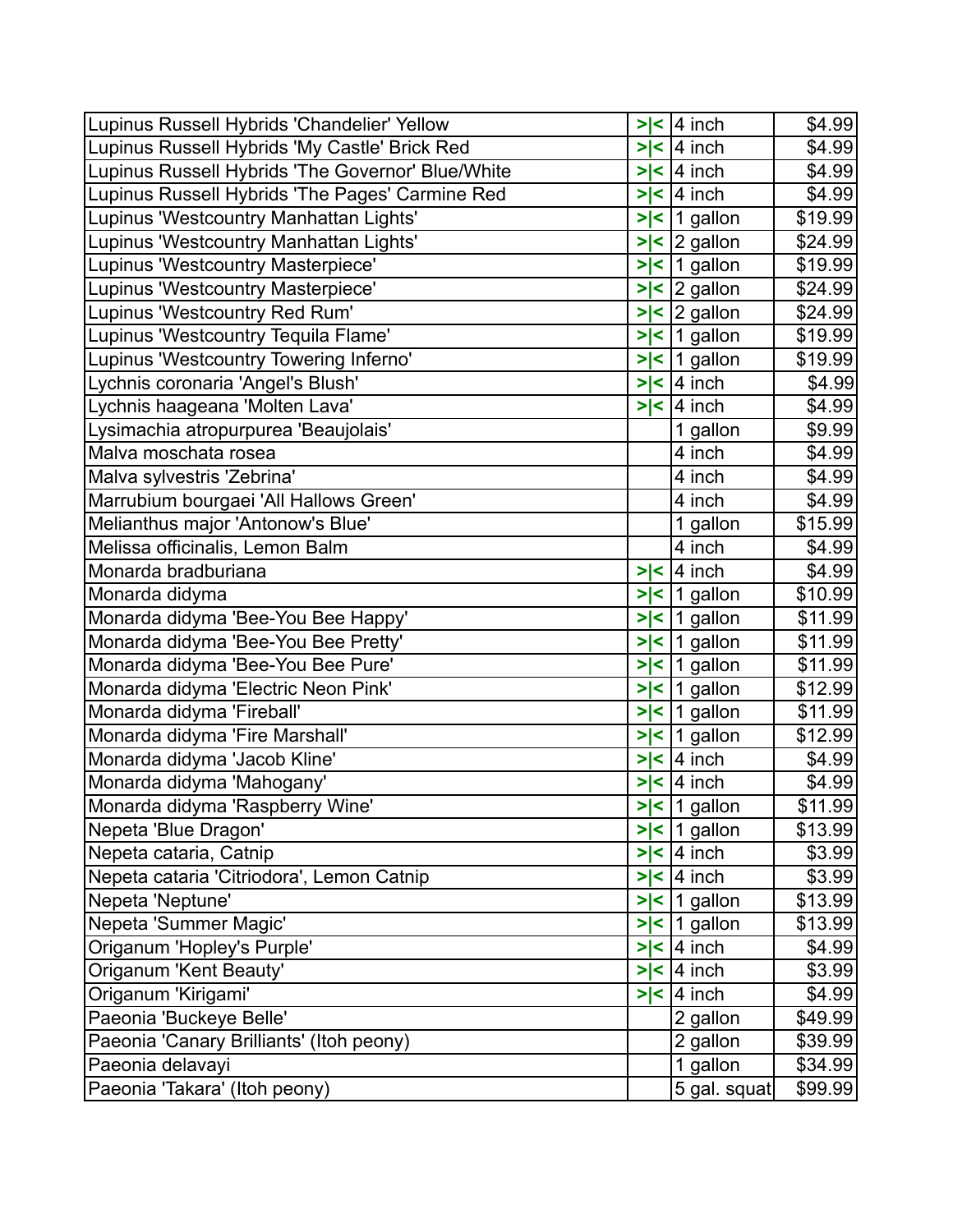| Papaver nudicaule Champagne Bubbles Mix    |        | 4 inch                               | \$4.99  |
|--------------------------------------------|--------|--------------------------------------|---------|
| Papaver rupifragrum 'Double Tangerine Gem' |        | 4 inch                               | \$4.99  |
| Parahebe catarractae                       |        | 1 gallon                             | \$13.99 |
| Parahebe catarractae 'Delight'             |        | 4 inch                               | \$4.99  |
| Parahebe catarractae 'Miss Wilmott'        |        | 1 quart                              | \$10.99 |
| Parahebe perfoliata                        |        | 1 gallon                             | \$13.99 |
| x Pardancanda norrisii - Candy Lily        |        | 4 inch                               | \$4.99  |
| Patrinia scabiosifolia                     | > <    | 4 inch                               | \$4.99  |
| Penstemon 'Blackbird'                      |        | $>$  <  1 gallon                     | \$9.99  |
| Penstemon digitalis 'Dark Towers'          | > <    | 1 gallon                             | \$12.99 |
| Penstemon 'Electric Blue'                  | > <    | $ 4$ inch                            | \$4.99  |
| Penstemon 'Electric Blue'                  | > <    | 1 gallon                             | \$11.99 |
| Penstemon 'Firebird'                       | $>\lt$ | $4$ inch                             | \$4.99  |
| Penstemon 'Joy'                            | $>\lt$ | $ 4$ inch                            | \$4.99  |
| Penstemon 'Midnight Masquerade'            |        | $>$  <  1 gallon                     | \$13.99 |
| Penstemon pinifolius 'Mersea Yellow'       | > <    | $4$ inch                             | \$4.99  |
| Penstemon pinifolius 'Mersea Yellow'       |        | $>$  <  1 gallon                     | \$10.99 |
| Penstemon 'Thorn'                          | > <    | $ 4$ inch                            | \$4.99  |
| Perovskia atriplicifolia                   | > <    | 1 gallon                             | \$11.99 |
| Perovskia 'Lacey Blue'                     | > <    | 1 quart                              | \$8.99  |
| Phygelius 'Colorburst Orange'              |        | $>$  <  1 gallon                     | \$11.99 |
| Phygelius 'Moonraker'                      | > <    | $4$ inch                             | \$4.99  |
| Potentilla nepalensis 'Miss Willmott'      |        | 4 inch                               | \$4.99  |
| Potentilla nepalensis 'Shogran'            |        | 1 gallon                             | \$9.99  |
| Pulsatilla 'Red Bells'                     |        | 4 inch                               | \$7.99  |
| Ratibida columnifera 'Red Midget'          | > <    | gallon<br>$\vert$ 1                  | \$10.99 |
| Rehmania angulata 'Rufus'                  |        | 4 inch                               | \$4.99  |
| Rhodohypoxis baurii                        |        | 4 inch                               | \$8.99  |
| Rhodohypoxis baurii Crimson                |        | 4 inch                               | \$9.99  |
| Rhodohypoxis baurii 'Dulce'                |        | 4 inch                               | \$8.99  |
| Rhodohypoxis baurii 'Pintado'              |        | 4 inch                               | \$8.99  |
| Rhodohypoxis baurii 'Tetra White'          |        | 4 inch                               | \$8.99  |
| Rhodohypoxis 'Hebron Farm Cerise'          |        | 4 inch                               | \$8.99  |
| Rudbeckia 'Goldsturm'                      | $>\lt$ | $ 4$ inch                            | \$5.99  |
| Rudbeckia 'Goldsturm'                      |        | $>$  <  1 gallon                     | \$11.99 |
| Rudbeckia laciniata                        |        | $>$  <  4 inch                       | \$4.99  |
| Rudbeckia 'Little Henry'                   |        | 1 gallon                             | \$15.99 |
| Rudbeckia maxima                           |        | $>$  < 4 inch                        | \$5.99  |
| Rudbeckia 'Sahara Mix'                     |        | $\overline{\left 2\right }$   4 inch | \$4.99  |
| Rudbeckia 'Sweet As Honey'                 |        | $>$  <  1 gallon                     | \$16.99 |
| Rudbeckia triloba 'Prairie Glow'           |        | $>$  <  4 inch                       | \$4.99  |
| Salvia 'Amethyst Lips'                     |        | $>$  < 4 inch                        | \$4.99  |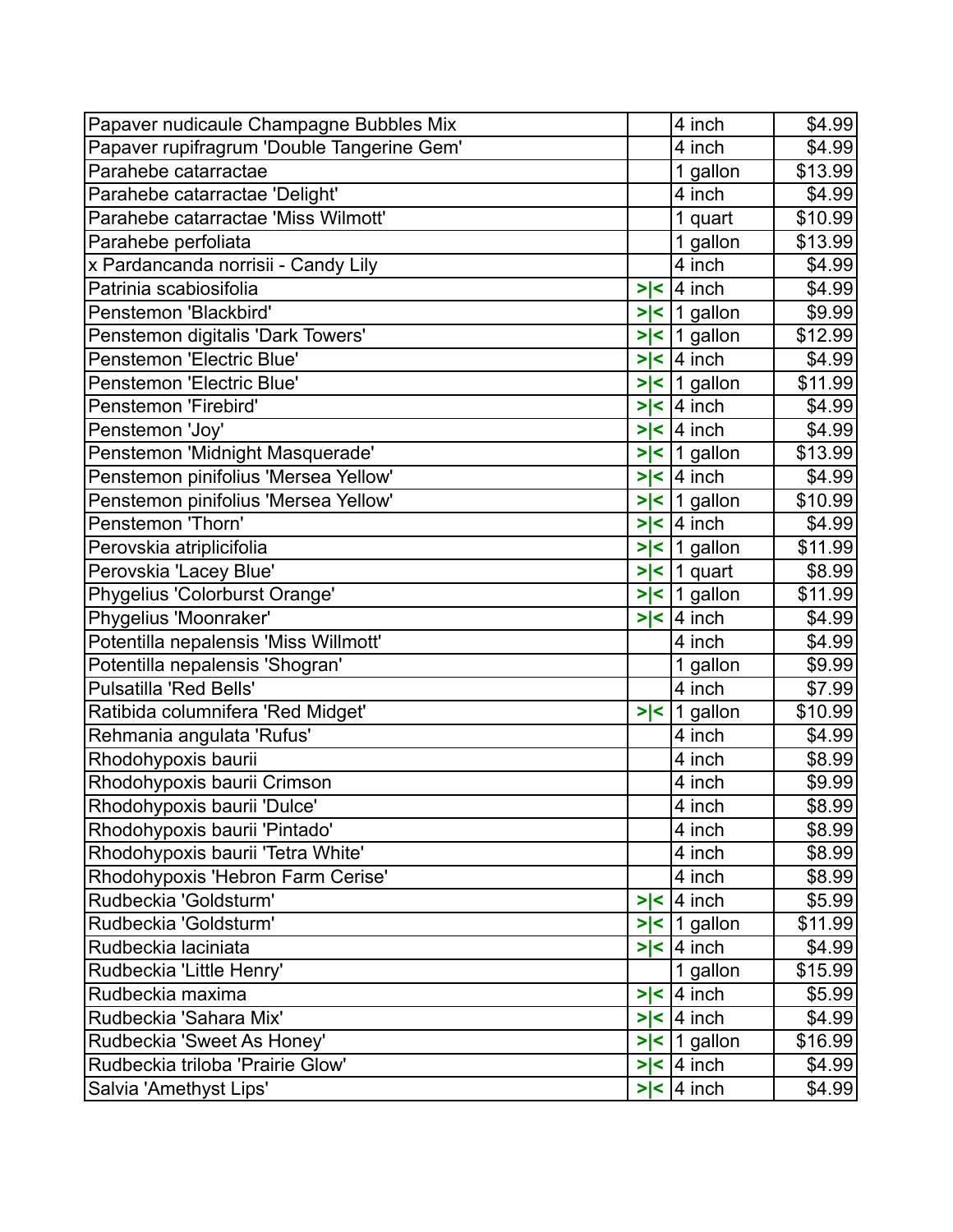| Salvia 'Amethyst Lips'                    |              | $>$  <  1 gallon      | \$9.99  |
|-------------------------------------------|--------------|-----------------------|---------|
| Salvia argentea                           |              | 4 inch                | \$4.99  |
| Salvia 'Black & Bloom'                    | > <          | $\mathbf 1$<br>gallon | \$12.99 |
| Salvia 'Black & Blue'                     | > <          | $ 4$ inch             | \$4.99  |
| Salvia 'Celestial Blue' (Zone 8)          | > <          | 1 gallon              | \$10.99 |
| Salvia 'Cherry Lips'                      | > <          | 1 gallon              | \$9.99  |
| Salvia 'Elk Blue Note'                    | > <          | 1 gallon              | \$12.99 |
| Salvia greggii 'Mirage Deep Purple'       | $\geq$<br>∣< | 1 gallon              | \$10.99 |
| Salvia greggii 'Radio Red'                |              | $>$  <  1 gallon      | \$10.99 |
| Salvia mexicana 'Limelight'               | > <          | 1 gallon              | \$12.99 |
| Salvia microphylla 'Hot Lips'             | > <          | $ 4$ inch             | \$4.99  |
| Salvia 'Mystic Spires Blue'               | > <          | 4 inch                | \$4.99  |
| Salvia nemerosa 'Blue Marvel'             |              | $>$  <   1 gallon     | \$9.99  |
| Salvia nemerosa 'Blue Queen'              | > <          | $ 4$ inch             | \$4.99  |
| Salvia nemerosa 'Bumblesky'               |              | $>$  <  1 gallon      | \$9.99  |
| Salvia nemerosa 'Caradonna'               |              | $>$  <  1 gallon      | \$11.99 |
| Salvia nemerosa 'Rose'                    |              | $>$  <   1 gallon     | \$9.99  |
| Salvia nemerosa 'Wesuwe'                  | > <          | 1 gallon              | \$12.99 |
| Salvia sclarea 'Piemont'                  | > <          | 4 inch                | \$4.99  |
| Salvia uliginosa                          |              | $>$  <  4 inch        | \$4.99  |
| Salvia verticillata 'Purple Fairy Tale'   |              | $>$  <  4 inch        | \$4.99  |
| Schizostylis coccinea 'Torero'            |              | 4 inch                | \$9.99  |
| Senecio candicans 'Angel Wings'           |              | 1 gallon              | \$17.99 |
| Sidalcea campestre - PNW Native           |              | $>$  <  1 gallon      | \$10.99 |
| Sidalcea cusickii - PNW Native            |              | $>$  <  1 gallon      | \$10.99 |
| Sisyrinchium 'California Skies'           |              | 4 inch                | \$6.99  |
| Sisyrinchium 'Devon Skies'                |              | 4 inch                | \$6.99  |
| Sisyrinchium 'E.K. Balls'                 |              | 4 inch                | \$6.99  |
| Sisyrinchium 'Lucerne'                    |              | 1 gallon              | \$12.99 |
| Sisyrinchium 'Stripey'                    |              | 4 inch                | \$4.99  |
| Solidago x luteus 'Lemore'                |              | $>$  <  1 gallon      | \$10.99 |
| Solidago rugosa 'Fireworks'               |              | $>$  <  1 gallon      | \$11.99 |
| <b>Teucrium fruticans</b>                 |              | $>$  <  4 inch        | \$4.99  |
| Teucrium fruticans 'Azurea'               |              | $>$  <   1 gallon     | \$9.99  |
| Teucrium majoricum                        |              | $>$  <  4 inch        | \$4.99  |
| Teucrium 'Summer Sunshine'                |              | $>$  <  1 gallon      | \$9.99  |
| Trachelium caeruleum                      |              | $>$  <  4 inch        | \$4.99  |
| Trachelium caeruleum 'Lake Michigan Blue' |              | $>$  <  4 inch        | \$4.99  |
| Tradescantia 'Zwanenburg Blue'            |              | $>$  <   1 gallon     | \$12.99 |
| Triteleia hyacinthina - PNW Native        |              | $>$  <  4 inch        | \$9.99  |
| Valerian 'Arterner Zuchtung'              |              | 4 inch                | \$4.99  |
| Verbascum 'Southern Charm'                |              | $>$  <  4 inch        | \$4.99  |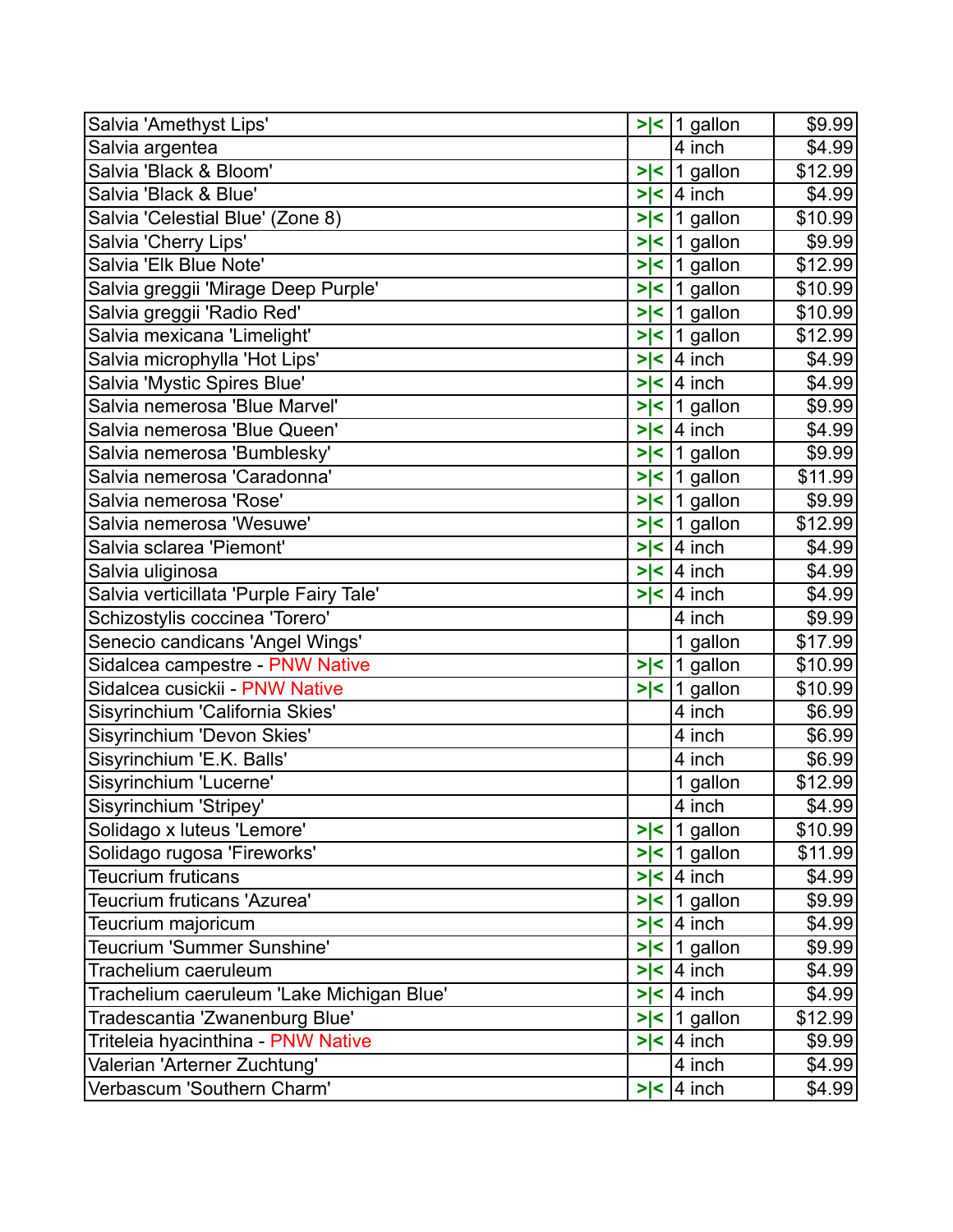| Verbena bonariensis                |        | $>$  <  4 inch          | \$4.99  |
|------------------------------------|--------|-------------------------|---------|
| Verbena bonariensis                |        | $>$  <  1 gallon        | \$9.99  |
| Verbena bonariensis 'Lollipop'     |        | $>$  <  1 quart         | \$8.99  |
| Verbena bonariensis 'Lollipop'     |        | $>$  <  1 gallon        | \$9.99  |
| Verbena 'Homestead Purple'         |        | 1 gallon                | \$11.99 |
| Veronica 'Kiss the Sky'            |        | 1 gallon                | \$12.99 |
| Veronica longifolia                |        | 4 inch                  | \$4.99  |
| Veronica 'Snowmass'                |        | 1 gallon                | \$10.99 |
| Veronica spicata 'Red Fox'         |        | 4 inch                  | \$5.99  |
| Veronica spicata 'Snow Candles'    |        | 1 gallon                | \$11.99 |
| Yucca rostrata 'Sapphire Skies'    |        | 1 gallon                | \$24.99 |
| Zantedeschia 'Odessa'              |        | 1 gallon                | \$18.99 |
| Zantedeschia 'Red'                 |        | $\overline{1}$ gallon   | \$14.99 |
| Zantedeschia 'Sumatra'             |        | 1 gallon                | \$18.99 |
|                                    |        |                         |         |
| <b>LAVENDER</b>                    |        |                         |         |
| <b>Avignon Early Blue</b>          |        | $>$  <  1 quart         | \$9.99  |
| canariensis (not hardy)            | $>\lt$ | 4 inch                  | \$4.99  |
| x chaytoriae 'Gorgeous'            |        | $>$  <  4 inch          | \$4.99  |
| Coconut Ice                        |        | $>$  <  1 gallon        | \$10.99 |
| dentata - French Lavender (Zone 8) | $>\lt$ | $ 4$ inch               | \$3.99  |
| <b>Dwarf White</b>                 | $>\lt$ | 4 inch                  | \$4.99  |
| England                            |        | $>$  <  4 inch          | \$4.99  |
| <b>Fred Boutin</b>                 |        | $>$  <  1 quart         | \$8.99  |
| <b>Fred Boutin</b>                 |        | $>$  < $\vert$ 2 gallon | \$24.99 |
| Goodwin Creek                      | > <    | 4 inch                  | \$4.99  |
| Goodwin Creek                      |        | $>$  <  1 quart         | \$8.99  |
| Goodwin Creek                      |        | $>$  <  1 gallon        | \$13.99 |
| Grosso                             |        | $>$  <  4 inch          | \$3.99  |
| Grosso                             |        | $>$  <  1 gallon        | \$9.99  |
| Hidcote                            |        | $>$  < $\vert$ 2 gallon | \$29.99 |
| Phenomenal                         |        | $>$  < $\vert$ 5 inch   | \$8.99  |
| Provence                           |        | $>$  <  4 inch          | \$4.99  |
| Provence                           |        | $>$  < $\vert$ 5 inch   | \$8.99  |
| Provence                           |        | $>$  <  1 gallon        | \$10.99 |
| <b>Provence White</b>              |        | $>$  < 4 inch           | \$3.99  |
| <b>Sharon Roberts</b>              |        | $>$  <  4 inch          | \$4.99  |
| Super                              |        | $>$  < $\vert$ 2 gallon | \$24.99 |
| <b>Tucker's Early Purple</b>       |        | $>$  < 4 inch           | \$4.99  |
| stoechas 'Anouk'                   |        | $>$  <  2 gallon        | \$24.99 |
| stoechas 'Anouk Silver'            |        | $>$  <  4 inch          | \$4.99  |
| stoechas 'Anouk Silver'            |        | $>$  <  1 gallon        | \$9.99  |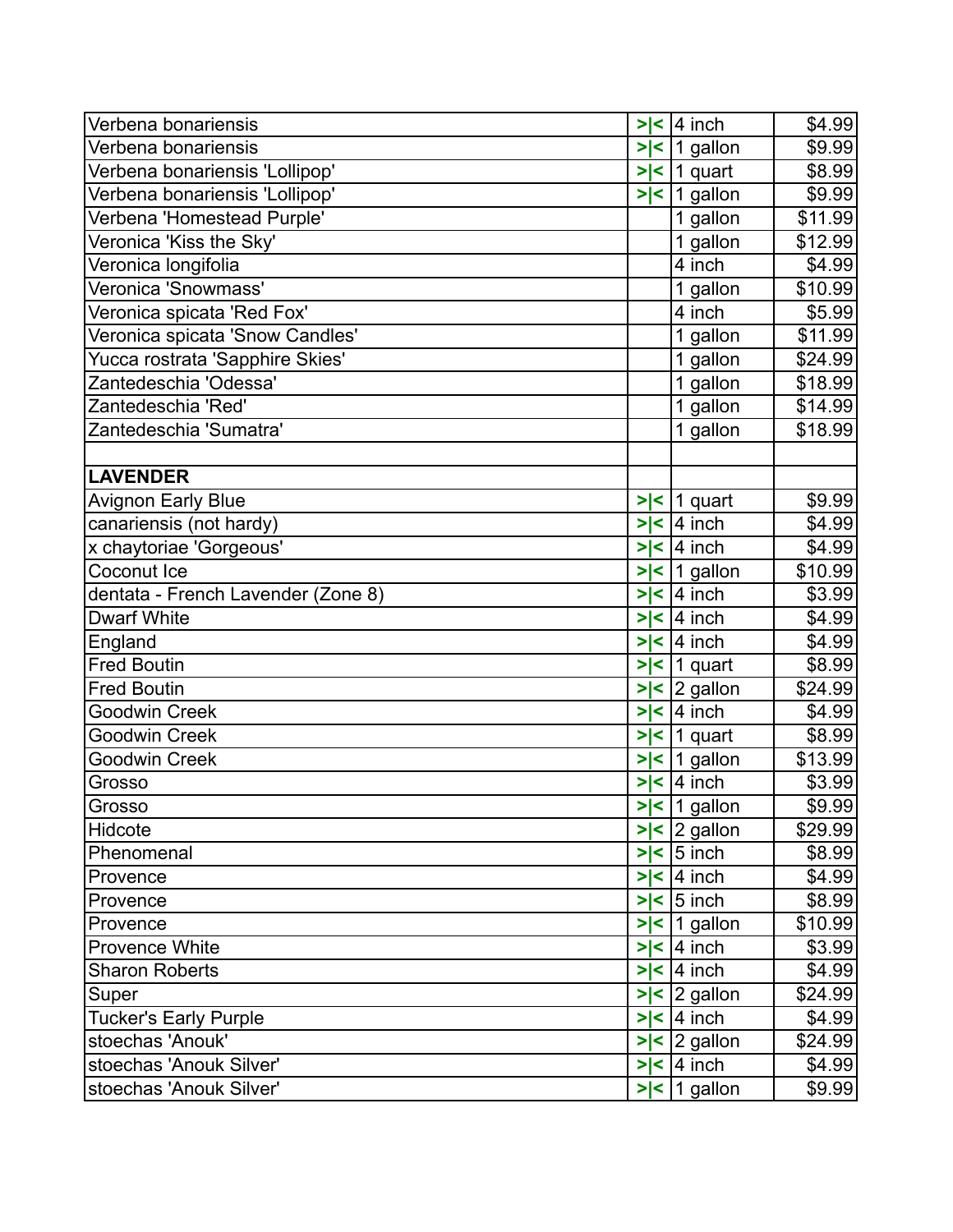| stoechas 'Bandera Mix'                    |         | $>$  <  4 inch   | \$4.99        |
|-------------------------------------------|---------|------------------|---------------|
| stoechas 'James Compton'                  | > <     | 2 gallon         | \$24.99       |
| stoechas 'Kew Red'                        | $>\, <$ | $ 4$ inch        | \$3.99        |
| stoechas 'Otto Quast'                     |         | $>$  <  1 gallon | \$13.99       |
| stoechas 'Otto Quast'                     |         | $>$  <  2 gallon | \$24.99       |
| stoechas 'Purple Ribbons'                 |         | $>$  <  2 gallon | \$24.99       |
| stoechas 'White Flags'                    | >l<     | 2 gallon         | \$24.99       |
| stoechas 'Winter Bee'                     |         | $>$  <  1 gallon | \$13.99       |
| viridis                                   |         | $>$  <  2 gallon | \$24.99       |
|                                           |         |                  |               |
| <b>SHADE PERENNIALS</b>                   |         | <b>POT SIZE</b>  | <b>Retail</b> |
| Acanthus 'Whitewater'                     |         | 1.5 gallon       | \$19.99       |
| Actaea 'Hillside Black Beauty'            |         | $>$  <  1 gallon | \$18.99       |
| Anemone 'Honorine Jobert'                 |         | 1 gallon         | \$15.99       |
| Anemone 'Satin Doll Blush'                |         | 1 gallon         | \$15.99       |
| Anemonopsis macrophylla                   |         | 4 inch           | \$11.99       |
| Aquilegia viridiflora 'Chocolate Soldier' |         | $>$  <  4 inch   | \$4.99        |
| Aralia 'Sun King'                         |         | 1.5 gallon       | \$15.99       |
| Arisaema triphyllum                       |         | 4 inch           | \$6.99        |
| Arisarum probiscideum                     |         | 4 inch           | \$8.99        |
| Astilbe chinensis 'Purpurkerze'           |         | 1 gallon         | \$13.99       |
| Astilbe 'Fanal'                           |         | 1 gallon         | \$13.99       |
| Astilbe 'Snowdrift'                       |         | 1 gallon         | \$13.99       |
| Astilbe 'Vision in White'                 |         | 1 gallon         | \$11.99       |
| Astilbe 'Visions'                         |         | 1 gallon         | \$16.99       |
| Astilbe 'Younique RubyRed'                |         | 1 gallon         | \$13.99       |
| Astrantia 'Star of Fire'                  | > <     | 1 gallon         | \$15.99       |
| Begonia grandis 'Heron's Pirouette'       |         | 1 gallon         | \$16.99       |
| Bergenia 'Bressingham Salmon'             |         | 1 gallon         | \$11.99       |
| Bergenia 'Dragonfly Pink'                 |         | 1 gallon         | \$11.99       |
| Bergenia 'Eroica'                         |         | 1 gallon         | \$11.99       |
| Brunnera macrophylla 'Jack Frost'         |         | 1 gallon         | \$17.99       |
| Corydalis flexuosa 'Porcelain Blue'       |         | 1 quart          | \$12.99       |
| Dicentra scandens                         |         | 4 inch           | \$4.99        |
| Dicentra spectabilis                      |         | 1 gallon         | \$16.99       |
| Dicentra spectabilis 'Gold Heart'         |         | 1 quart          | \$13.99       |
| Dicentra spectabilis 'Gold Heart'         |         | 1 gallon         | \$20.99       |
| Dicentra spectabilis 'Valentine'          |         | 1 gallon         | \$18.99       |
| Disporopsis arisanensis                   |         | 4 inch           | \$5.99        |
| Disporum cantoniense 'Moonlight'          |         | 1 gallon         | \$17.99       |
| Disporum cantoniense 'Moonlight'          |         | 2 gallon         | \$25.99       |
| Epimedium 'Golden Treasure'               |         | 1 gallon         | \$29.99       |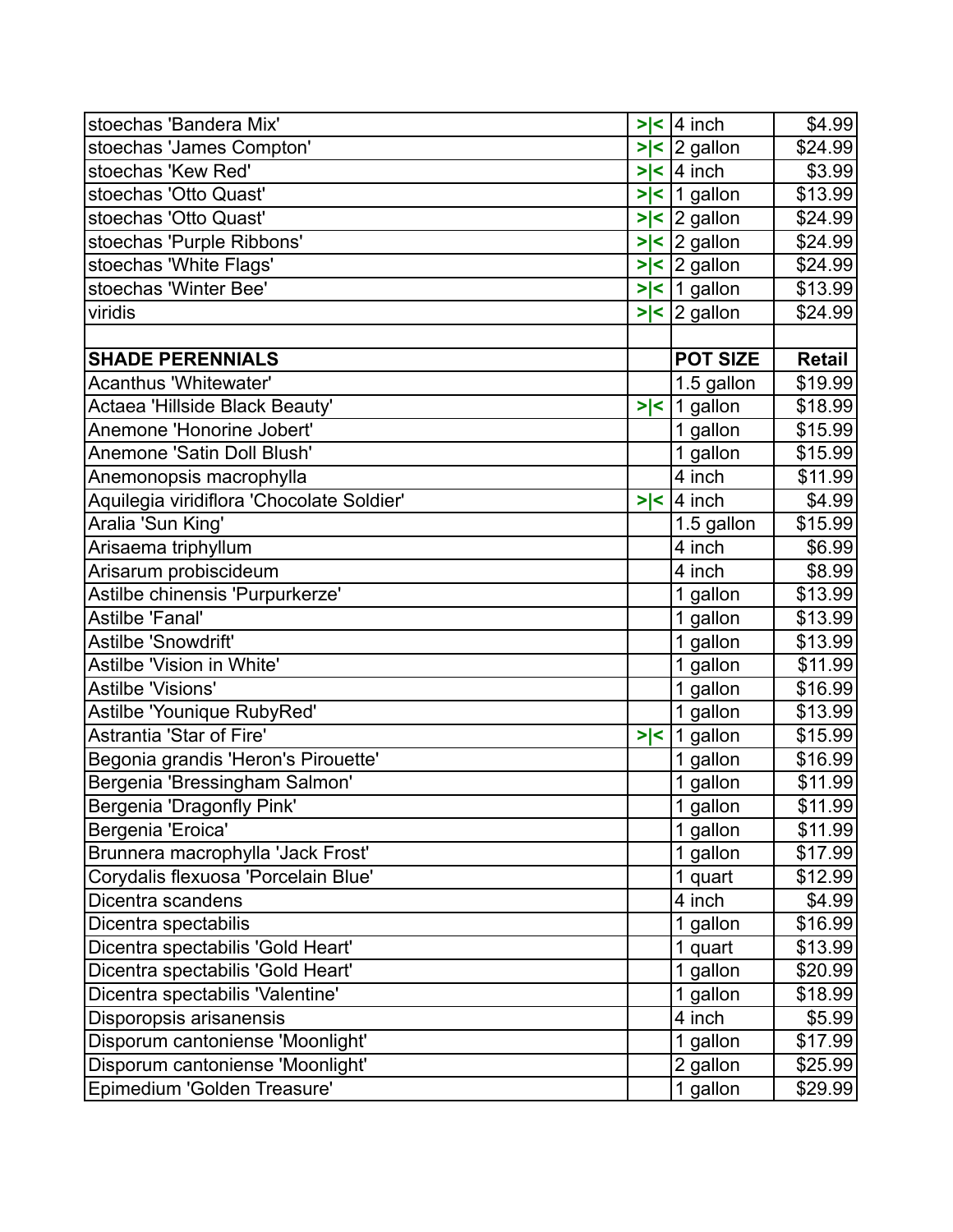| Epimedium x versicolor 'Sulphureum'   |     | 1 gallon         | \$13.99 |
|---------------------------------------|-----|------------------|---------|
| Epipactis gigantea 'Serpentine Night' |     | 4 inch           | \$18.99 |
| Erythronium 'Pagoda'                  | > < | 1 gallon         | \$10.99 |
| Francoa sonchifolia                   |     | 1 gallon         | \$9.99  |
| Fuchsia 'David'                       | > < | 1 gallon         | \$12.99 |
| Fuchsia 'Debrons Black Cherry'        | > < | 1 gallon         | \$12.99 |
| Fuchsia 'Delta's Sarah'               | > < | 1 gallon         | \$10.99 |
| Fuchsia 'Genii'                       | > < | 1 gallon         | \$11.99 |
| Fuchsia 'Hawkshead'                   |     | $>$  <  1 gallon | \$12.99 |
| Fuchsia 'Isis'                        | > < | $ 1$ gallon      | \$12.99 |
| Fuchsia 'Kat Jan'                     | > < | 1 gallon         | \$12.99 |
| Fuchsia 'Little Giant'                | > < | 1 gallon         | \$10.99 |
| Fuchsia magellanica 'Aurea'           |     | $>$  <  4 inch   | \$4.99  |
| Fuchsia magellanica 'Aurea'           | > < | 1 gallon         | \$9.99  |
| Fuchsia speciosa                      | > < | 1 gallon         | \$12.99 |
| Fuchsia 'Sunshine'                    | > < | 1 gallon         | \$12.99 |
| Fuchsia 'Voltaire'                    | > < | 1 gallon         | \$10.99 |
| Fuchsia 'White Knights Pearl'         |     | $>$  <  1 gallon | \$12.99 |
| Helleborus 'Anna's Red'               |     | 1 gallon         | \$20.99 |
| Helleborus 'Dorothy's Dawn'           |     | 1 gallon         | \$18.99 |
| Helleborus 'Ice N' Roses Rosado'      |     | 1 gallon         | \$18.99 |
| Helleborus 'Ice N' Roses White'       |     | 1 gallon         | \$18.99 |
| Helleborus 'Penny's Pink'             |     | 1 gallon         | \$18.99 |
| Helleborus 'Pippa's Purple'           |     | 1 gallon         | \$18.99 |
| Heuchera 'Coral Forest'               | > < | $ 4$ inch        | \$4.99  |
| Heuchera 'Crisp Apple'                | > < | 1 quart          | \$15.99 |
| Heuchera 'Crisp Peach'                | > < | 1 quart          | \$15.99 |
| Heuchera 'Firefly'                    | > < | $ 4$ inch        | \$4.99  |
| Heuchera 'Grande Amethyst'            |     | $>$  <  2 gallon | \$21.99 |
| Heuchera 'Grape Expectations'         |     | $>$  <  1 gallon | \$12.99 |
| Heuchera 'Lemon Love'                 |     | $>$  <  1 gallon | \$12.99 |
| Heuchera 'Marvelous Marble'           |     | $>$  <  4 inch   | \$4.99  |
| Heuchera 'Palace Purple'              |     | $>$  <  4 inch   | \$4.99  |
| Heuchera 'Pink Fizz'                  |     | $>$  <  1 gallon | \$12.99 |
| Heucherella 'Pumpkin Spice'           |     | $>$  <  1 gallon | \$12.99 |
| Hosta 'Appletini'                     |     | 4 inch           | \$11.99 |
| Hosta 'Curly Fries'                   |     | 1 quart          | \$12.99 |
| Hosta 'Dragon Tails'                  |     | 4 inch           | \$10.99 |
| Hosta 'Enchiladas'                    |     | 1 gallon         | \$17.99 |
| Hosta 'First Frost'                   |     | 1 gallon         | \$17.99 |
| Hosta 'Fire Island'                   |     | 4 inch           | \$6.99  |
| Hosta 'Green Thumb'                   |     | 4 inch           | \$11.99 |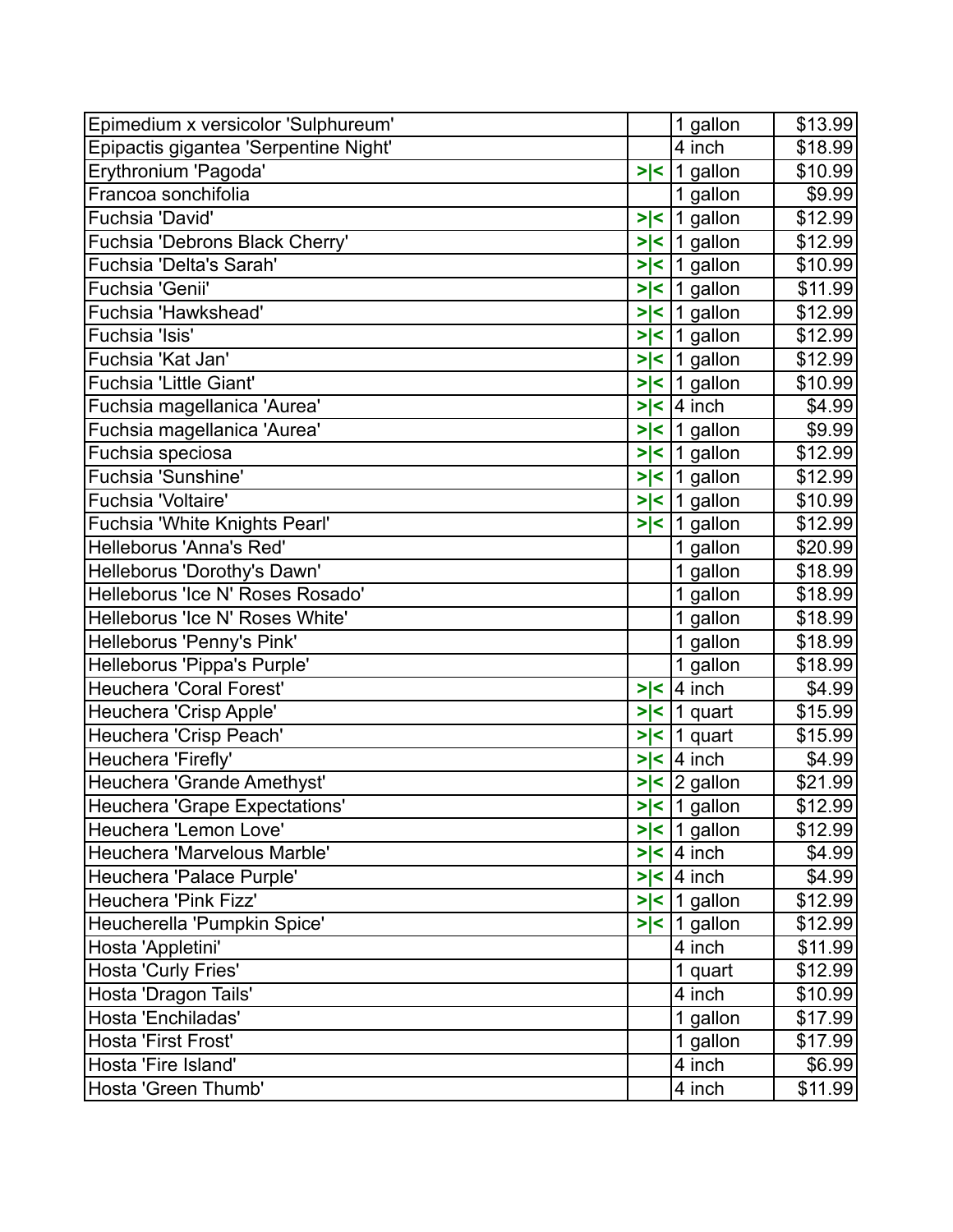| Hosta 'Hideout'                              |     | 4 inch                | \$6.99  |
|----------------------------------------------|-----|-----------------------|---------|
| Hosta 'June'                                 |     | 1 gallon              | \$13.99 |
| Hosta 'Limey Lisa'                           |     | 4 inch                | \$6.99  |
| Hosta 'Little Devil'                         |     | 4 inch                | \$7.99  |
| Hosta 'Maui Buttercups'                      |     | 1 quart               | \$12.99 |
| Hosta mukayama 'Purple Flamingo'             |     | 4 inch                | \$15.99 |
| Hosta 'Rex'                                  |     | 1/2 gallon            | \$10.99 |
| Hosta 'Stiletto'                             |     | 4 inch                | \$6.99  |
| Hosta 'Sunlight Child'                       |     | 4 inch                | \$7.99  |
| Hosta 'Tropical Dancer'                      |     | 1 gallon              | \$17.99 |
| Jeffersonia dubia                            |     | 4 inch                | \$14.99 |
| Ligularia 'Desdemona'                        |     | 1 gallon              | \$16.99 |
| Ligularia 'Osiris Café Noir'                 |     | 1 gallon              | \$16.99 |
| Lilium pardalinum subsp. Wigginsii           |     | 4 inch                | \$6.99  |
| Oenanthe javanica 'Flamingo'                 | > < | 4 inch                | \$4.99  |
| Oxalis regnellii                             |     | 4 inch                | \$5.99  |
| Podophyllum peltatum                         |     | 4 inch                | \$6.99  |
| Polemonium 'Brise d'Anjou'                   |     | 1 gallon              | \$16.99 |
| Polygonatum kingianum                        |     | 4 inch                | \$14.99 |
| Polygonatum kingianum                        |     | 1 gallon              | \$24.99 |
| Polygonatum odoratum 'Byakko'                |     | 1 gallon              | \$29.99 |
| Polygonatum odoratum 'Doublewide'            |     | 1 gallon              | \$24.99 |
| Pulmonaria 'Blue Bun'                        | > < | 4 inch                | \$9.99  |
| Pulmonaria 'Moonshine'                       | > < | 1 gallon              | \$15.99 |
| Rodgersia pinnata 'Chocolate Wings'          |     | 1 gallon              | \$12.99 |
| Speiranthe convallaroides                    |     | 1 quart               | \$9.99  |
| Thalictrum 'Black Stockings'                 | > < | $\mathbf 1$<br>gallon | \$15.99 |
| Thalictrum kiusianum                         |     | 4 inch                | \$10.99 |
| Uvularia grandiflora                         |     | 1 gallon              | \$18.99 |
| Uvularia sessilifolia 'Cobblewood Gold'      |     | 4 inch                | \$10.99 |
|                                              |     |                       |         |
| <b>FERNS</b>                                 |     | <b>POT SIZE</b>       | Retail  |
| Adiantum pedatum, Maidenhair Fern            |     | 1 gallon              | \$11.99 |
| Adiantum venustum, Himalayan Maidenhair Fern |     | 4 inch                | \$8.99  |
| Adiantum venustum, Himalayan Maidenhair Fern |     | 4.5 inch              | \$10.99 |
| Adiantum venustum, Himalayan Maidenhair Fern |     | 1 gallon              | \$11.99 |
| Asplenium ebenoides, Dragontail Fern         |     | 4.5 inch              | \$10.99 |
| Asplenium ebenoides, Dragontail Fern         |     | 1 gallon              | \$12.99 |
| Asplenium scolopendrium, Hearts Tongue Fern  |     | 4 inch                | \$8.99  |
| Asplenium trichomanes, Maidenhair Spleenwort |     | 4.5 inch              | \$9.99  |
| Asplenium trichomanes, Maidenhair Spleenwort |     | 1/2 gallon            | \$13.99 |
| Athyrium filix-femina - PNW Native           |     | 1 gallon              | \$15.99 |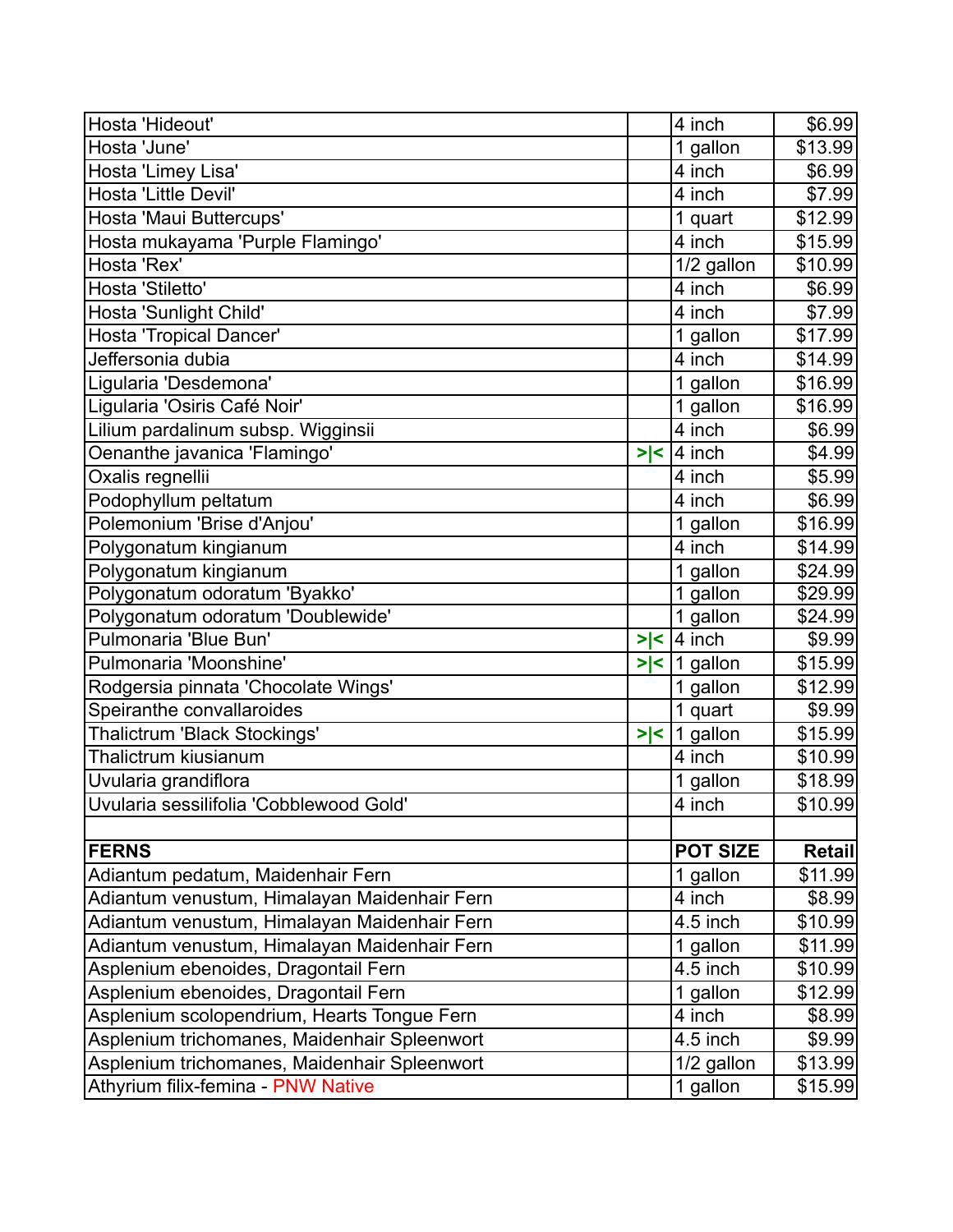| Athyrium filix-femina 'Lady in Red'                    | 1 gallon                | \$15.99 |
|--------------------------------------------------------|-------------------------|---------|
| Athyrium filix-femina 'Victoriae'                      | 3 gallon                | \$45.99 |
| Athyrium niponicum 'Pictum'                            | 1 gallon                | \$15.99 |
| Athyrium niponicum 'Regal Red'                         | 1 quart                 | \$14.99 |
| Athyrium niponicum 'Regal Red'                         | 1 gallon                | \$15.99 |
| Athyrium niponicum 'Regal Red'                         | 3 gallon                | \$39.99 |
| Athyrium otophorum, Eared Lady Fern                    | 1 quart                 | \$14.99 |
| Athyrium otophorum, Eared Lady Fern                    | 1/2 gallon              | \$13.99 |
| Athyrium otophorum, Eared Lady Fern                    | 1 gallon                | \$15.99 |
| Athyrium otophorum, Eared Lady Fern                    | 3 gallon                | \$39.99 |
| Blechnum spicant, Deer Fern - PNW Native               | 4.5 inch                | \$10.99 |
| Blechnum spicant, Deer Fern - PNW Native               | 1 quart                 | \$14.99 |
| Blechnum spicant, Deer Fern - PNW Native               | 1 gallon                | \$15.99 |
| Blechnum spicant, Deer Fern - PNW Native               | 3 gallon                | \$45.99 |
| Cyrtomium falcatum 'Rochfordianum'                     | $\overline{1}/2$ gallon | \$13.99 |
| Cyrtomium fortunei, Holly Fern                         | 1 gallon                | \$12.99 |
| Cyrtomium fortunei var. clivicola, Japanese Holly Fern | 4 inch                  | \$6.99  |
| Dryopteris x complexa 'Robust'                         | 1 quart                 | \$14.99 |
| Dryopteris cycadina, Shaggy Shield Fern                | 1 quart                 | \$14.99 |
| Dryopteris cycadina, Shaggy Shield Fern                | 3 gallon                | \$36.99 |
| Dryopteris erythrosora, Autumn Fern                    | 4 inch                  | \$5.99  |
| Dryopteris erythrosora 'Brilliance', Autumn Fern       | 1 quart                 | \$14.99 |
| Dryopteris erythrosora 'Brilliance', Autumn Fern       | 1 gallon                | \$15.99 |
| Dryopteris erythrosora 'Brilliance', Autumn Fern       | 3 gallon                | \$45.99 |
| Dryopteris filix-mas, Male Fern                        | 1 gallon                | \$15.99 |
| Dryopteris filix-mas 'Parsley', Male Fern              | 3 gallon                | \$39.99 |
| Dryopteris lepidopoda, Sunset Fern                     | 1 quart                 | \$14.99 |
| Dryopteris wallichiana                                 | 1 quart                 | \$14.99 |
| Dryopteris wallichiana 'Jurassic Gold'                 | 4.5 inch                | \$10.99 |
| Dryopteris wallichiana 'Jurassic Gold'                 | 1/2 gallon              | \$13.99 |
| Dryopteris wallichiana 'Jurassic Gold'                 | 2 gallon                | \$39.99 |
| Dryopteris wallichiana 'Jurassic Gold'                 | 3 gallon                | \$45.99 |
| Matteuccia struthiopteris, Ostrich Fern                | 1 gallon                | \$13.99 |
| Matteuccia struthiopteris 'The King', Ostrich Fern     | 1 gallon                | \$14.99 |
| Onoclea sensibilis, Sensitive Fern                     | 1 gallon                | \$14.99 |
| Polystichum munitum, Western Sword Fern - PNW Native   | 1 quart                 | \$14.99 |
| Polystichum munitum, Western Sword Fern - PNW Native   | 1/2 gallon              | \$13.99 |
| Polystichum munitum, Western Sword Fern - PNW Native   | 3 gallon                | \$45.99 |
| Polystichum polyblepharum, Japanese Tassel Fern        | 4 inch                  | \$5.99  |
| Polystichum polyblepharum, Japanese Tassel Fern        | 1 quart                 | \$14.99 |
| Polystichum polyblepharum, Japanese Tassel Fern        | 1/2 gallon              | \$13.99 |
| Polystichum setiferum 'Congestum', Alaska Fern         | 4" deep                 | \$9.99  |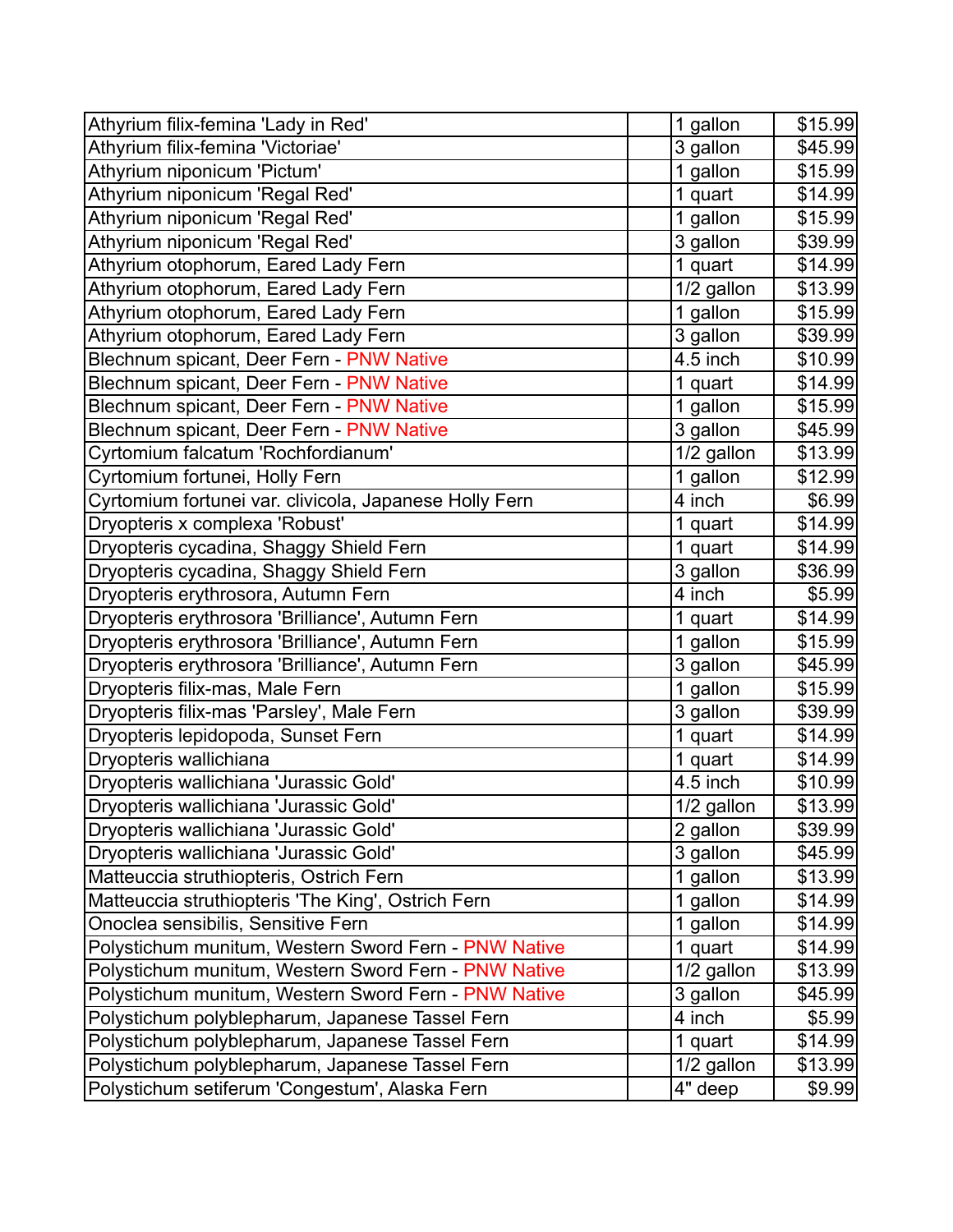| Polystichum setiferum 'Herrenhausen'                 |     | 4.5 inch            | \$9.99        |
|------------------------------------------------------|-----|---------------------|---------------|
| Polystichum setiferum 'Herrenhausen'                 |     | 1 quart             | \$14.99       |
| Polystichum setiferum 'Plumoso Densum'               |     | 4.5 inch            | \$9.99        |
| Polystichum tsus-simense, Korean Rock Fern           |     | 1 quart             | \$14.99       |
| Pyrrosia lingua 'Variegata', Variegated Tongue Fern  |     | 4 inch              | \$12.99       |
|                                                      |     |                     |               |
| <b>SUN GROUNDCOVERS</b>                              |     | <b>POT SIZE</b>     | <b>Retail</b> |
| Acaena 'Blue Haze'                                   |     | 4 inch              | \$4.99        |
| Acaena inermis 'Purpurea'                            |     | 4 inch              | \$5.99        |
| Alyssum 'Mountain Gold'                              |     | $\overline{4}$ inch | \$5.99        |
| Antennaria dioica 'Rubra'                            |     | 4 inch              | \$4.99        |
| Arctostaphylos uva-ursi - PNW Native                 |     | $>$  <  1 gallon    | \$11.99       |
| Arctostaphylos uva-ursi 'Massachusetts' - PNW Native |     | $>$  <  1 gallon    | \$13.99       |
| Armeria maritima - PNW Native                        |     | 4 inch              | \$4.99        |
| Armeria maritima 'Morning Star White' - PNW Native   |     | 4 inch              | \$4.99        |
| Armeria maritima 'Vicor Reiter'                      |     | 4 inch              | \$4.99        |
| Azorella trifurcata 'Nana'                           |     | 4 inch              | \$4.99        |
| Campanula carpatica 'White Clips'                    |     | 4 inch              | \$4.99        |
| Campanula cochleariifolia 'Bavarian Blue'            |     | 4 inch              | \$4.99        |
| Chaenorrhinum origanifolium                          |     | 4 inch              | \$4.99        |
| Chamomile 'Treneague'                                |     | $>$  <  4 inch      | \$4.99        |
| <b>Cotula 'Tiffendell Gold'</b>                      | > < | $ 4$ inch           | \$4.99        |
| Dymondia margaretae                                  |     | 4 inch              | \$5.99        |
| Erigeron karvinskianus 'Profusion'                   | > < | 4 inch              | \$4.99        |
| Erodium chrysanthum                                  |     | 1 quart             | \$9.99        |
| Erodium reichardii 'Alba'                            |     | 4 inch              | \$5.99        |
| Erodium reichardii 'Bishop's Form'                   |     | 4 inch              | \$5.99        |
| Erodium reichardii 'Charm'                           |     | 4 inch              | \$5.99        |
| Erodium reichardii 'Flore Pleno'                     |     | 4 inch              | \$5.99        |
| Euonymus fortunei 'Emerald Gaiety'                   |     | 4 inch              | \$4.99        |
| Euonymus fortunei 'Wolong Ghost'                     |     | 4 inch              | \$4.99        |
| Glechoma hederacea 'Variegata'                       |     | 4 inch              | \$4.99        |
| Gypsophila repens 'Rose'                             |     | 4 inch              | \$4.99        |
| Gypsophila repens 'White'                            |     | 4 inch              | \$4.99        |
| Helianthemum 'Ben Ledi'                              |     | 1 gallon            | \$13.99       |
| Helianthemum 'Ben Nevis'                             |     | 1 gallon            | \$13.99       |
| Helianthemum 'Dazzler'                               |     | 4 inch              | \$4.99        |
| Helianthemum 'Dazzler'                               |     | 1 gallon            | \$13.99       |
| Helianthemum 'Wisley Primrose'                       |     | 4 inch              | \$4.99        |
| Helianthemum 'Wisley Primrose'                       |     | 1 gallon            | \$13.99       |
| Herniaria glabra                                     |     | 4 inch              | \$4.99        |
| Isotoma fluviatilis, Blue Star Creeper               |     | 4 inch              | \$4.99        |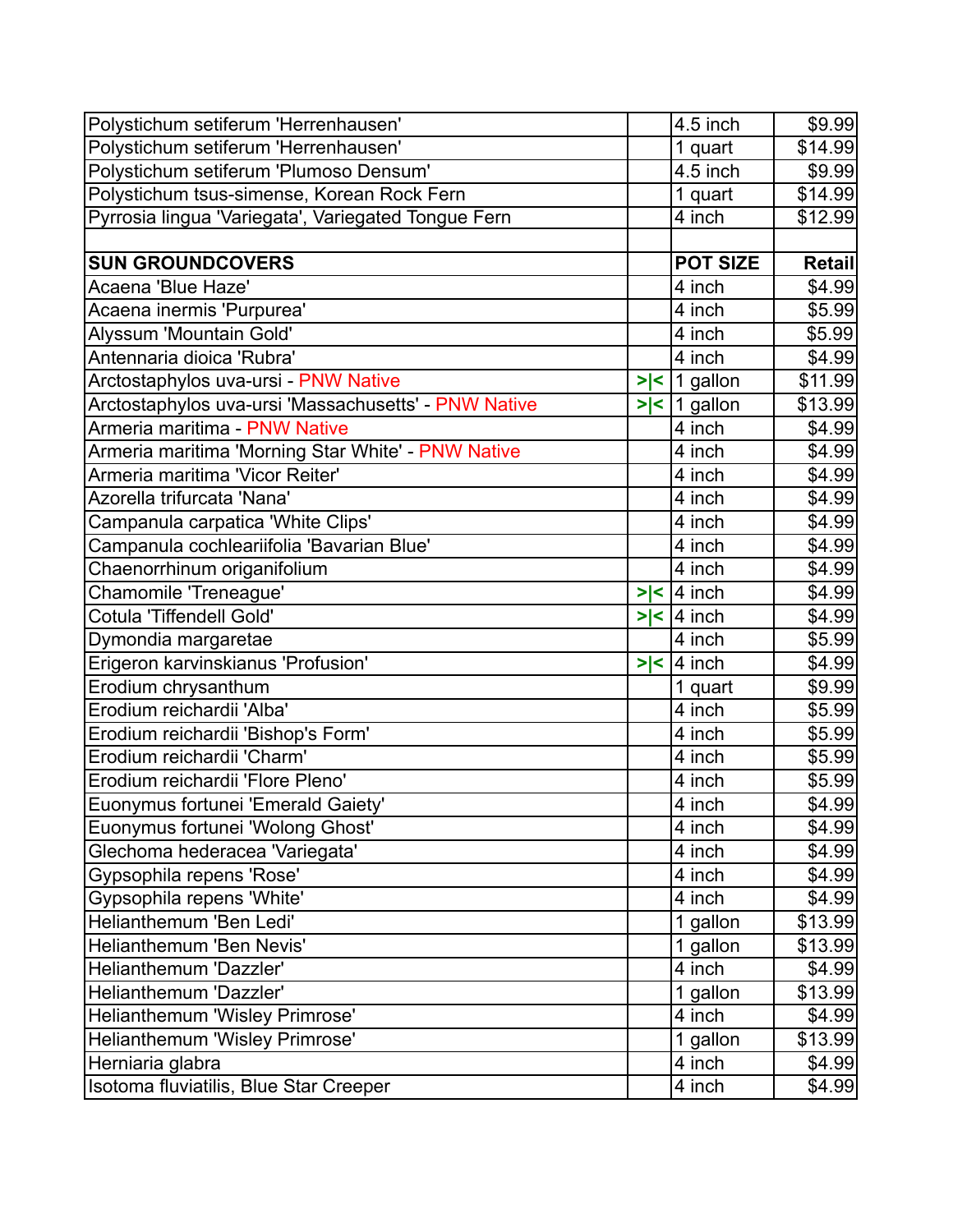| Laurentia fluviatilis, Blue Star Creeper       |        | 4 inch                                   | \$4.99        |
|------------------------------------------------|--------|------------------------------------------|---------------|
| Phlox subulata 'McDaniels Cushion'             |        | 1 gallon                                 | \$10.99       |
| Phlox subulata 'Purple Beauty'                 |        | 1 gallon                                 | \$10.99       |
| Pratia angulata var. alba - White Star Creeper |        | 4 inch                                   | \$4.99        |
| Pratia angulata - Little White Star Creeper    |        | 4 inch                                   | \$4.99        |
| Pratia pedunculata - Little White Star Creeper |        | 4 inch                                   | \$4.99        |
| Pratia pedunculata 'Celestial Spice'           |        | 4 inch                                   | \$4.99        |
| Pratia pedunculata 'County Park'               |        | 4 inch                                   | \$4.99        |
| Raoulia australis                              |        | 1 quart                                  | \$8.99        |
| Rubus 'Formosan Carpet'                        | > <    | 4 inch                                   | \$4.99        |
| Scleranthus uniflorus                          |        | 4 inch                                   | \$4.99        |
| Silene uniflora                                |        | 4 inch                                   | \$4.99        |
| Silene uniflora 'Druett's Variegated'          |        | 4 inch                                   | \$4.99        |
| Silene uniflora 'Ice Cups'                     |        | 4 inch                                   | \$4.99        |
| Stachys Ianata 'Silver Carpet'                 | > <    | 1 quart                                  | \$8.99        |
| Thymus 'Doone Valley'                          | $>\lt$ | 4 inch                                   | \$4.99        |
| Thymus 'Foxley'                                |        | $\overline{\phantom{1}}$ $\leq$   4 inch | \$4.99        |
| Thymus 'Lemon Frost'                           | > <    | 4 inch                                   | \$4.99        |
| Thymus 'Lemon Variegated'                      |        | $>$  <  4 inch                           | \$4.99        |
| Thymus - Lime Thyme                            |        | $>$  <  4 inch                           | \$4.99        |
| Thymus 'Pink Ripple'                           |        | $>$  <  4 inch                           | \$4.99        |
| Thymus praecox 'Bressingham'                   | >l<    | $ 4$ inch                                | \$4.99        |
| Thymus praecox 'Coccineus'                     |        | $>$  <  4 inch                           | \$4.99        |
| Thymus praecox 'Minus'                         |        | 4 inch                                   | \$4.99        |
| Thymus praecox 'Pink Chintz'                   |        | $\overline{\left 2\right }$ / 4 inch     | \$4.99        |
| Thymus praecox 'Ruby Glow'                     | > <    | 4 inch                                   | \$4.99        |
| Thymus pseudolanuginosus - Woolly Thyme        | > <    | $ 4$ inch                                | \$5.99        |
| Thymus serpyllum 'Elfin'                       |        | 4 inch                                   | \$4.99        |
| Thymus - Silver Thyme                          | > <    | 4 inch                                   | \$4.99        |
| Veronica peduncularis 'Georgia Blue'           |        | 4 inch                                   | \$4.99        |
| Veronica peduncularis 'Georgia Blue'           |        | 1 gallon                                 | \$9.99        |
| Veronica prostrata 'Aztec Gold'                |        | 1 quart                                  | \$9.99        |
|                                                |        |                                          |               |
| <b>SHADE GROUNDCOVERS</b>                      |        | <b>POT SIZE</b>                          | <b>Retail</b> |
| Ajuga 'Black Scallop'                          | > <    | 4 inch                                   | \$4.99        |
| Ajuga 'Chocolate Chip'                         |        | $>$  <  4 inch                           | \$4.99        |
| Ajuga 'Golden Glow'                            |        | $>$  <  4 inch                           | \$4.99        |
| Ajuga 'Metallica Crispa'                       |        | $>$  <  4 inch                           | \$4.99        |
| Convallaria majalis                            |        | 4 inch                                   | \$8.99        |
| Convallaria majalis 'Rosea'                    |        | 4 inch                                   | \$8.99        |
| Galium odoratum                                |        | 4 inch                                   | \$4.99        |
| Lamiastrum galeobdolon 'Herman's Pride'        |        | 4 inch                                   | \$4.99        |